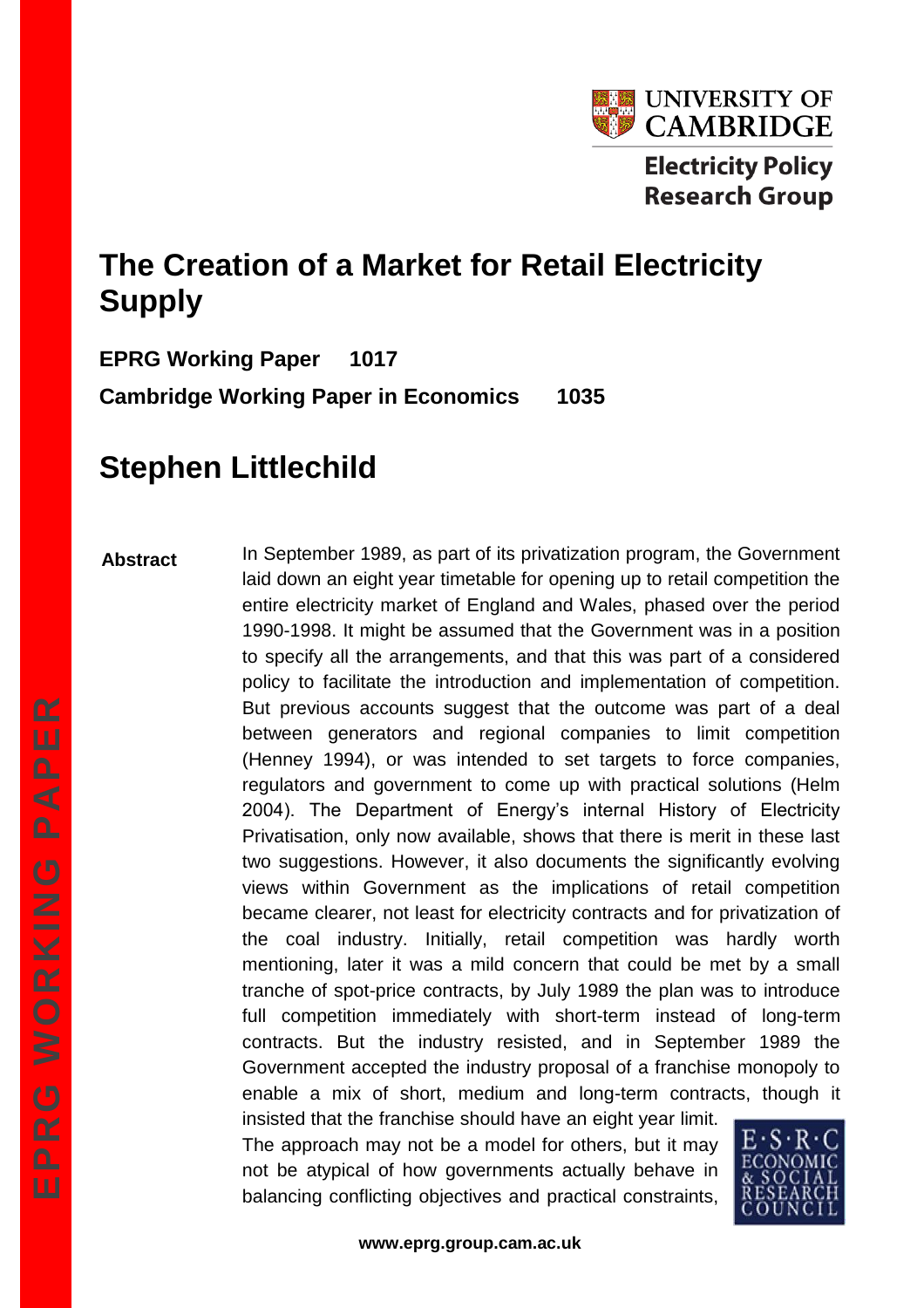

# **Electricity Policy Research Group**

save perhaps for the distinctive commitment to competition exhibited by the leading actors here.

**Keywords retail competition, electricity regulation** 

**JEL Classification** L94

Publication

Contact sclittlechild@tanworth.mercianet.co.uk<br>Publication June 2010



**www.eprg.group.cam.ac.uk**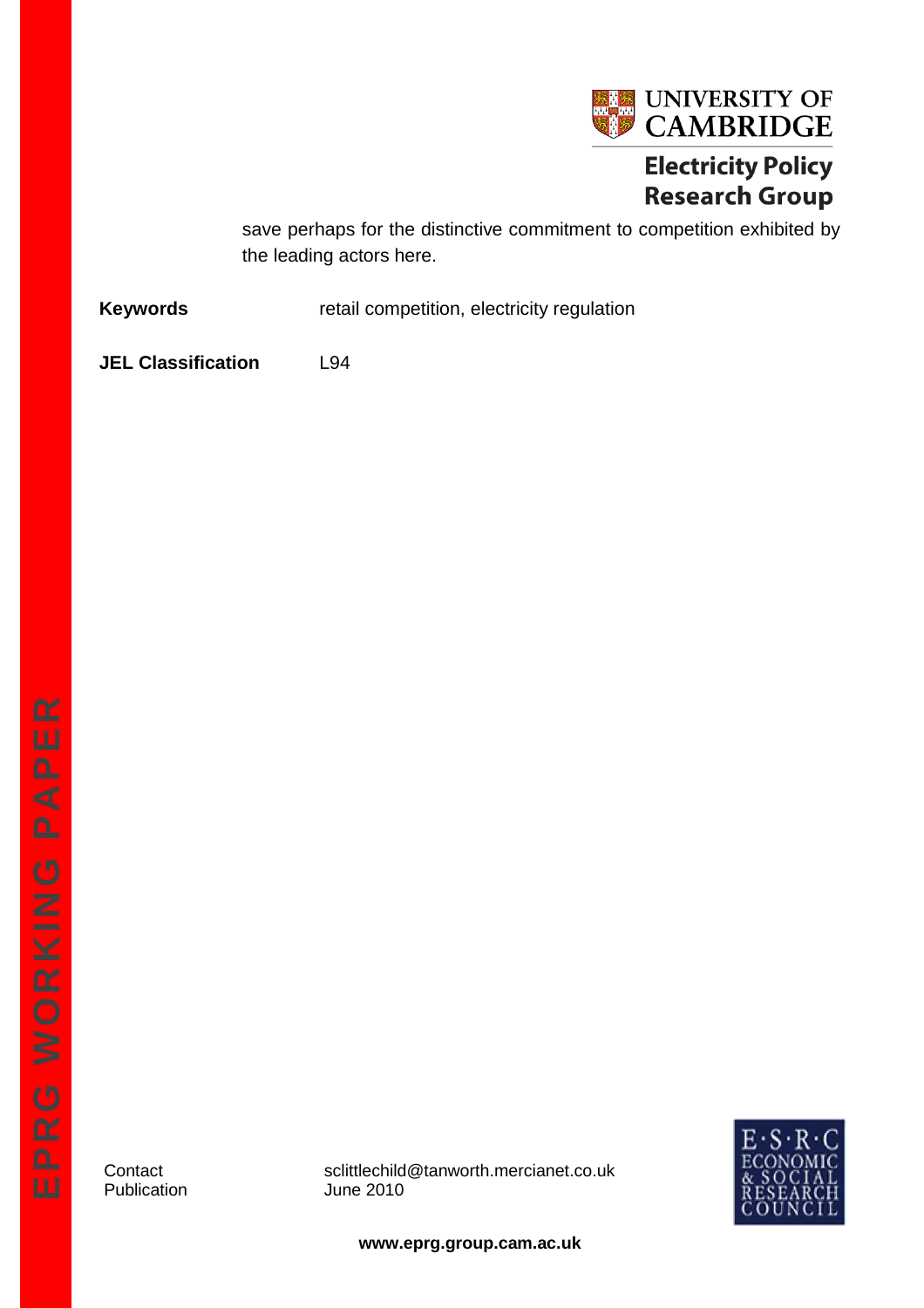# **The Creation of a Market for Retail Electricity Supply**

## *Stephen Littlechild*

*29 June 2010*

#### **1. Introduction**

<u>.</u>

Until 1990 UK electricity supply was provided by state-owned entities with regional monopolies. A retail electricity market (sometimes called supply competition or retail choice in the US) did not exist; even the concept was alien. Yet in September 1989, as part of its privatization program, the Government laid down a timetable for opening up to retail competition the entire electricity market of England and Wales. There were three stages: large users on 31 March 1990 (Vesting Day), medium-sized users in April 1994 and all other users including domestic (residential) in April 1998.

The response was dramatic. In April 1990 about one third of the largest business users in the country chose a different electricity supplier. By 1997/8 the proportion had roughly doubled. In April 1998 the smallest (residential) users were allowed to choose supplier. By April 2009 over half had changed supplier. Other countries have followed suit. Full retail electricity competition (that is, choice of supplier for all customers regardless of size) is now official policy in the European Union.

It might be assumed that the way in which the market was created in England and Wales was part of a considered policy to facilitate the introduction and regulation of competition; that the Government as owner of the nationalized electricity industry would be in a position to specify the precise arrangements for opening the market; that the phasing over time was designed to facilitate implementation; and that the contractual arrangements that accompanied the timetable would provide a basis for the future development of the industry. It might even be thought that this would be a model case study of how governments can successfully create a competitive market. Certainly, other countries have generally phased in the opening of their own retail electricity markets.

Two accounts of electricity privatization paint a rather different picture. Henney (1994) says that the Regional Electricity Companies (RECs, formerly known as Area Boards) agreed a deal with the generators whereby competition would be limited to very large customers.

Emeritus Professor, University of Birmingham; Fellow, Judge Business School, University of Cambridge. An earlier version of this chapter was presented to the Workshop on "Manufacturing Markets: legal, political and economic dynamics", Villa Finaly, Florence, June 11-13, 2009. I am grateful to conference discussants Carine Staropoli and Yannick Perez; to Michael Brocklehurst, Paul Kitcher, David Walker and George Yarrow for clarifying pre-privatization arrangements; to John Baker, Willy Rickett and Lords Lawson, Parkinson and Wakeham for further insights; to several referees; and to Jean-Michel Glachant for editorial suggestions.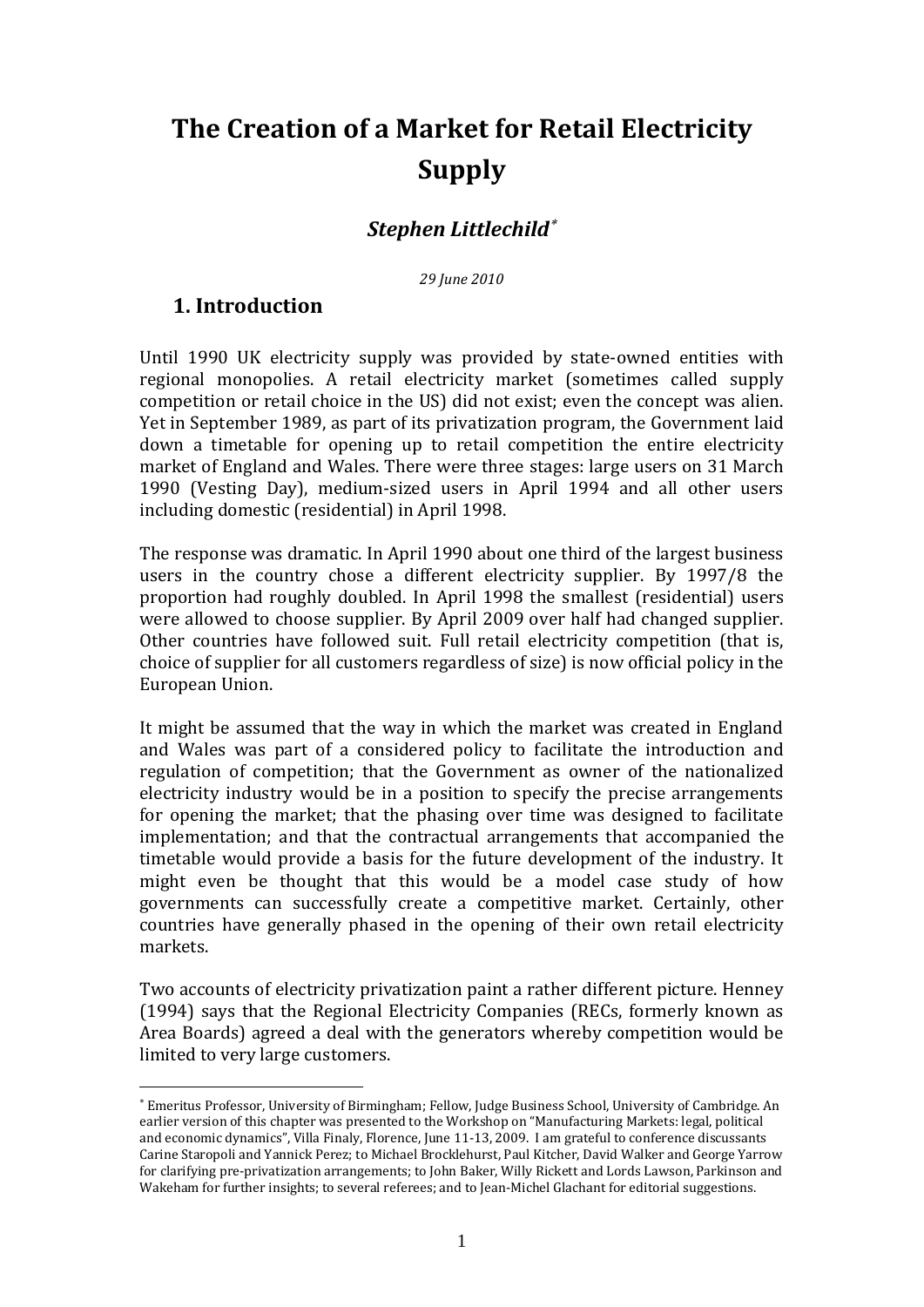"Leaving the obligation to supply to market forces would not ensure that sufficient capacity would be built … This arrangement would ensure that the proposed nuclear plants could be built, and that everyone would be spared the inconvenience of having to compete." (p. 116)

The Department of Energy rejected this deal, but agreement was reached later on the timetable mentioned above, with an associated set of long-, medium- and short-term contracts between the RECs and the generators.

Helm (2004) suggests that "the concept and design of the transition to full retail competition was an article of faith rather than a well-worked out plan". In the event it provoked a series of crises for all the parties:

"Why, then, did its architects pick such a rigid timetable in ignorance of its practicality? Although there was a strong dose of cynicism in fixing dates which were carefully designed to be beyond the successive general elections, there was a clear rationale behind the plan….The role of the deadlines is to give companies (and regulators) targets. … The industry then had to be bound to the mast of an ever more liberalised market, with companies, regulators and government forced to come up with solutions, or face the criticism which inevitably follows delay." (pp. 152-4)

The extensive *History of Electricity Privatisation* (Department of Energy 1992), only now available, enables us to evaluate the above propositions.<sup>1</sup> The *History* contains a frank and detailed account of advice given by the Department of Energy [henceforth the Department] to its ministers, and of exchanges of view between senior ministers, the Prime Minister and other parties involved.

As we shall see, the *History* suggests that actual events were almost the opposite of the first picture painted above. In many respects they were consistent with the accounts given by Henney and Helm, but the *History* reveals a richer picture, of thinking and plans that evolved very significantly over time, as the Government gradually came to terms with the implications of retail competition and recognized the limitations of what it could deliver. It documents (from sources not available to the other authors) not only the evolving views within the Department but also the differing views and influence of other ministers and advisers.

This paper focuses on the creation of a retail electricity market, one of the least understood yet most controversial aspects of electricity privatization. I have sought to put the concept into a slightly broader historical and academic context than other authors, and to bring some personal perspective to bear.<sup>2</sup> Nonetheless, it will be apparent that retail competition cannot be considered as an isolated part of the novel competitive electricity market that was created around 1990, nor of the Government's economic and political strategy as a

<u>.</u>

<sup>1</sup> Unless otherwise indicated, the numbers in parentheses refer to paragraphs in this *History*. The relatively few redactions in the public version of the *History* do not impinge on the narrative and analysis of the present paper. David Parker's *Official History of Privatisation*, Volume II, 1987-1997, which will cover electricity privatization, is still in course of writing.

<sup>2</sup> The author played a small part in this story, initially as adviser to the Secretary of State from November 1987, and then (from 1989-1998) as the first electricity regulator. He was also an early proponent of the concept of retail competition in electricity supply (Littlechild 2009).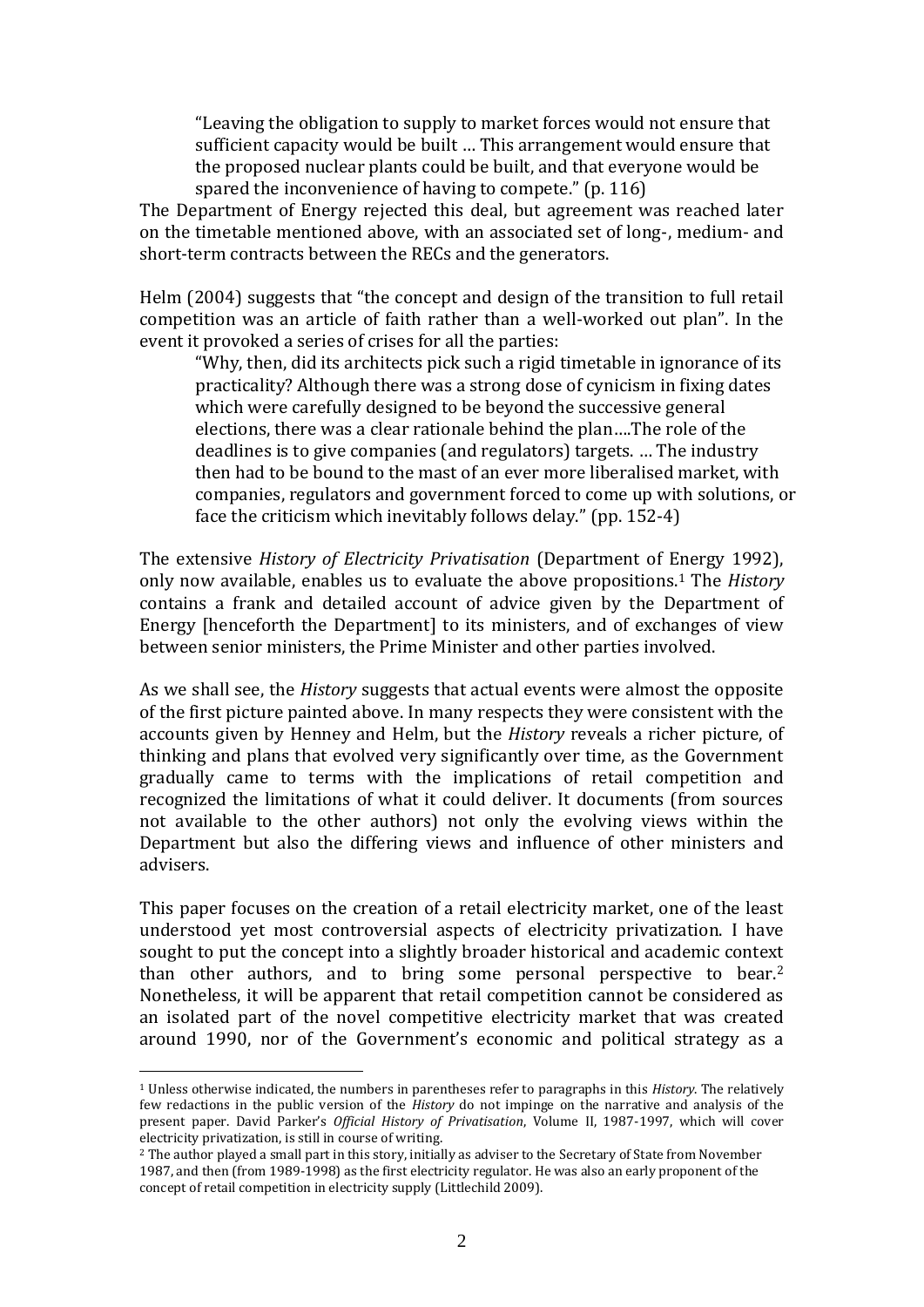whole. For convenience, a timeline of relevant events is attached at the end of the paper.

# **2. Background**

The Electricity Act 1947 nationalized the electricity industry in Great Britain. It created a British Electricity Authority and 12 Area Electricity Boards in England and Wales (plus 3 in Scotland). The Electricity Act 1957 replaced the British Electricity Authority by the Central Electricity Generating Board (CEGB).

The CEGB was required to develop and maintain an efficient, co-coordinated and economical system of supply of electricity in bulk to all parts of England and Wales. To that end it generated almost all the electricity it needed (supplemented by a small proportion imported from Scotland and France) and transmitted it, through its high voltage [power lines](http://en.wikipedia.org/wiki/Electric_power_transmission) and cables, to the Area Boards.

The 12 Area Boards bought bulk supplies of electricity from the CEGB. Each Area Board distributed electricity to consumers in its own geographical area, where it had a statutory monopoly. The CEGB was allowed to supply electricity to any other body if authorised by the Minister, though such direct supply was not used on a significant scale. It was open to a large industrial user to generate its own electricity, but there was no wholesale or retail market for electricity, and no concept of competition in retail supply.

# **3. Early views: 1979 to 1987**

A new Government brought a new approach.

1

The Conservative administration of 1979 set out to reverse the policy of centralised public sector planning. In 1982, the Secretary of State for Energy [Nigel Lawson] set out the new objective: to create a market for energy. The Oil and Gas (Enterprise) Act 1982 sought, inter alia, to liberalise the gas market and, in particular, to provide for competition through common carriage. The Energy Act 1983 extended the same principles to the electricity supply industry. (1.02)<sup>3</sup>

Although important forerunners of privatization, the 1982 and 1983 Acts were nonetheless limited in effect (Hammond et al 1986, Helm 2004 p. 64).

In initial thinking on privatizing and liberalizing the electricity industry, two major and influential views emerged. As the *History* remarks, they were to recur throughout the debate on the future structure of the industry.

- A study by consultants Coopers and Lybrand (1983) in May 1983 concluded that the only scope for introducing competition lay in generation, and saw a breakup of the CEGB as the only means of

<sup>3</sup> This principle of common carriage was being developed elsewhere too, including in Chile. But neither Chile nor the Energy Act 1983 envisaged retail competition for all customers as an alternative (or complement) to regulation of electricity or gas supply.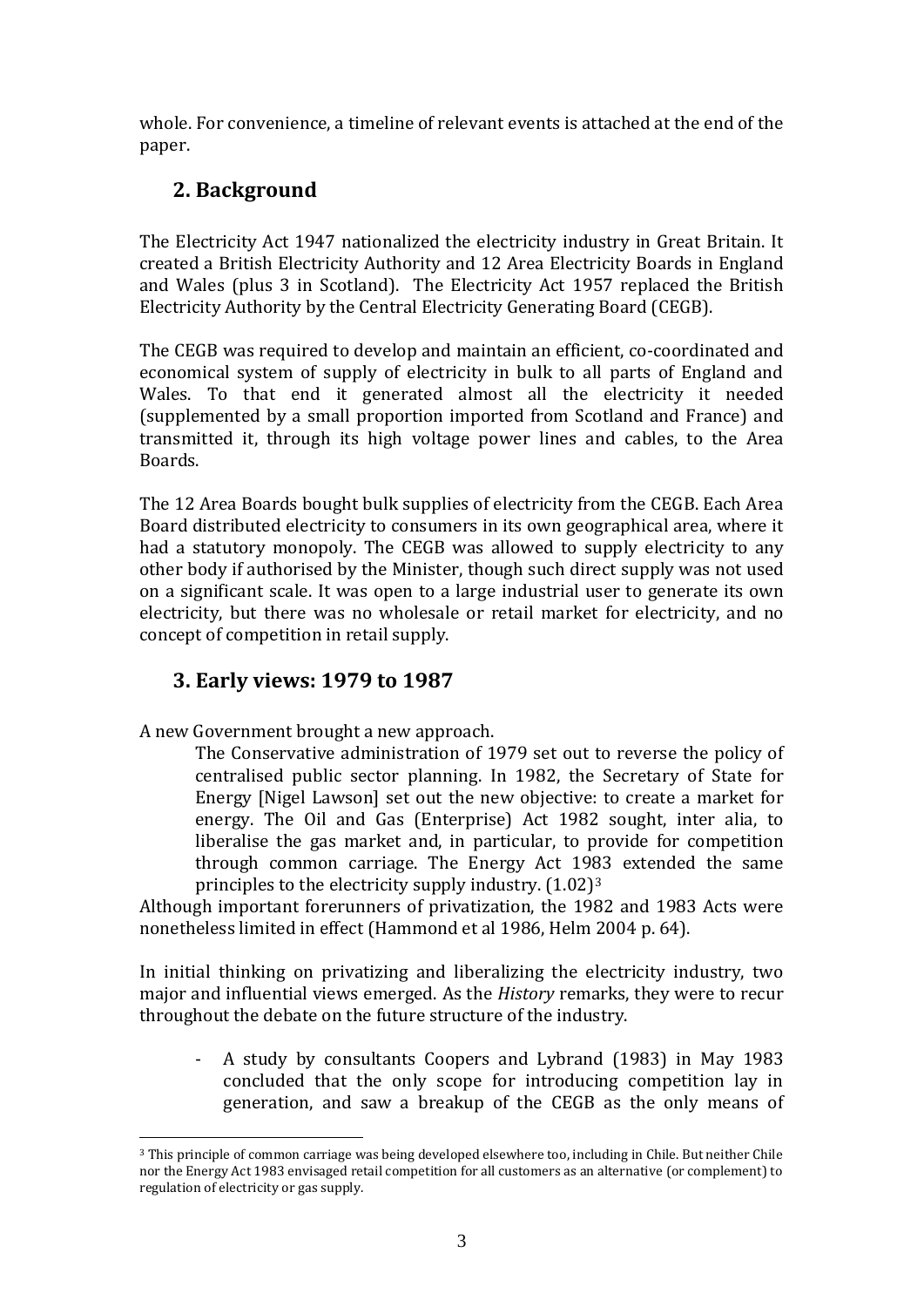achieving this. It identified the nuclear program as the main obstacle to this. It assumed that long-term contracts with Area Boards that continued to have a monopoly of supply would ensure sufficient investment in new generation. (1.04-1.08)<sup>4</sup>

Sir Walter [later Lord] Marshall, chairman of the CEGB, took a quite different view, also in May 1983. He resisted breakup of the CEGB and favored amalgamating the Area Boards into a single distribution company (the so-called 'two-company solution'). He "saw no advantage in licensing the Area Boards' territorial monopoly", and envisaged the CEGB effectively competing with this Board in supply to large users. (1.09)

By 1983, the Treasury, now under the leadership of Nigel Lawson who had moved there from the Department of Energy, was actively taking forward the development of policy on privatization and competition generally (Parker 2009, pp. 172-177). It commissioned a paper that contains what seems to be the first suggestion of retail competition for *all* electricity customers (Littlechild and Beesley 1983; see also Parker 2009 p. 175 fn 64, Littlechild 2009).<sup>5</sup>

In contrast, Peter Walker, the new Secretary of State at the Department of Energy, was of a different disposition to Nigel Lawson. He privatized British Gas as a single entity in 1986, which did not take forward thinking or practice on competition (Helm 2004 pp. 108, 116, citing Hammond et al 1985a, see also Hammond et al 1985 b). The Department's report to the Secretary of State in April 1987 "cast doubt on the competitive benefits of fragmenting the industry" and noted considerable support within the industry for the 'two company' solution". (2.10) Inter alia, "independent generators should continue to have the right to supply customers direct, but the option of restricting this right to large customers should be seriously considered, as should be the possibility of preventing the CEGB from supplying direct". (2.12)

In March 1987, Henney (1987) argued for breaking up the CEGB into nine or ten successor generating companies and a separate grid company. He proposed that there should be competition in supply for large (but not small) electricity users, using the distribution network as a common carrier.<sup>6</sup>

A Department paper identified many difficulties that Henney's restructuring proposal would raise and the time it would take (nearly ten years, covering two

1

<sup>4</sup> The study was commissioned by Nigel Lawson, who refers approvingly to it in his memoirs (Lawson 1992 p. 179).

<sup>5</sup> I discussed the electricity part of this paper with some industry contacts in December 1983, and then expanded it into a separate paper on electricity privatization (Littlechild 1984). Amongst other things, these papers proposed to separate the electricity Area Boards into distribution networks and competing private retailers that would buy and sell power over the distribution networks. This would make new use of common carrier obligations on the distribution networks. The aim was to use competition rather than regulation to pass through to retail customers as a whole the increased efficiencies in generation (that we expected would flow from privatization, competition and new entry into the wholesale market).

<sup>6</sup> Henney (1987 p. 40) suggested that customers taking more than 0.25m kWh per annum should be able to choose their supplier. At a typical load factor of 57 % this would correspond to a maximum demand of about 500 kW (= 0.5 MW). This would represent the largest 20,000 or so out of some 22 million customers, accounting for about [40 %] of total demand.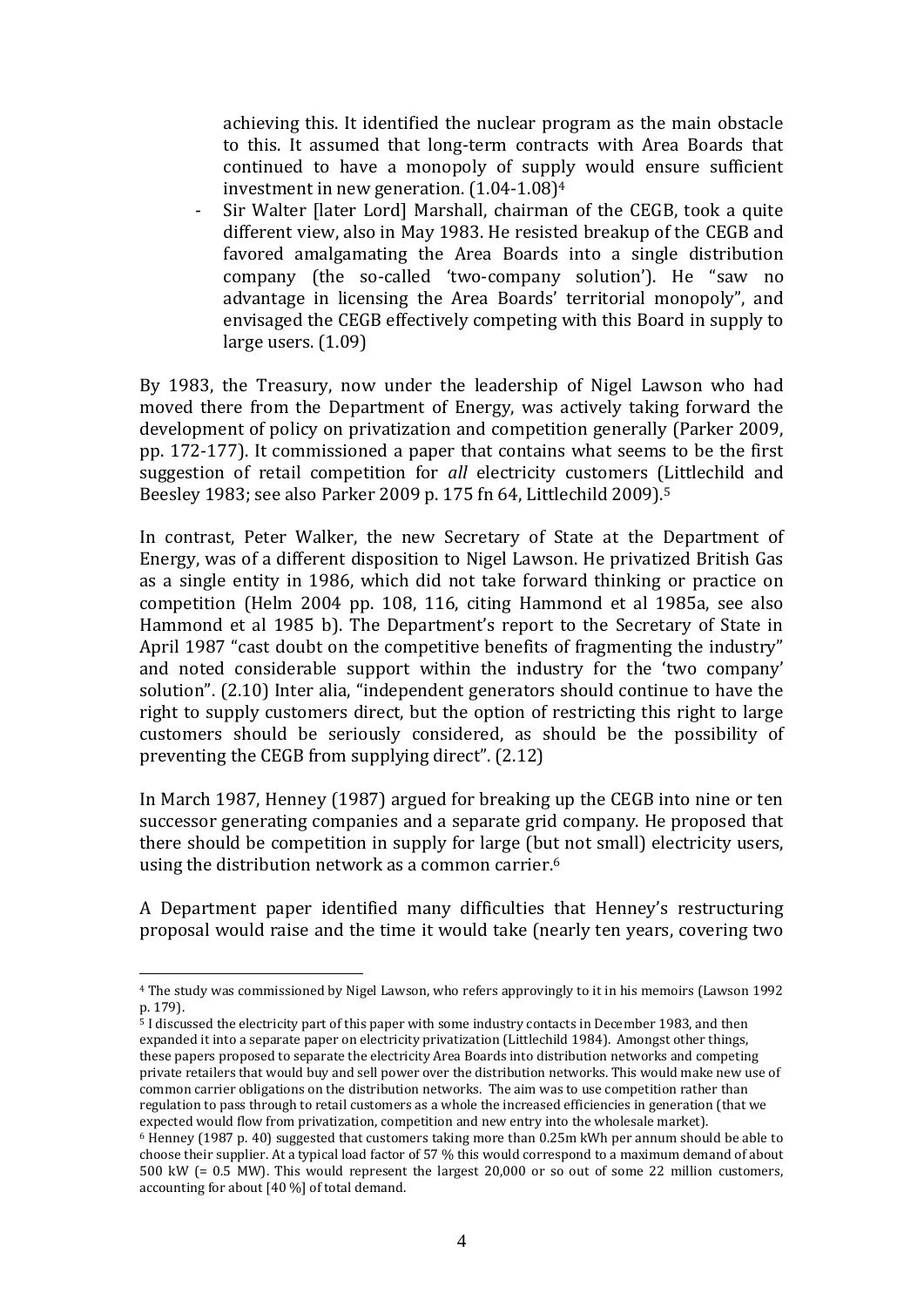Parliaments). It "expressed worry about the disruption caused by such a long drawn out process, especially for the large investment programme in generating capacity that was foreseen". (2.14)

A meeting with the Prime Minister on 28 April 1987 concluded that electricity privatization was feasible, but reached no conclusions on the appropriate option. The election was called for 11 June 1987. The Conservative manifesto contained a commitment 'to bring forward proposals for privatizing the electricity supply industry subject to proper regulation'. It also said that a Conservative Government intended to go on playing a leading role in the task of developing abundant, low-cost supplies of nuclear electricity. (2.18)

## **4. Exploration of options: June 1987 to February 1988**

Following the election, Cecil Parkinson was appointed as the new Secretary of State for Energy on 13 June 1987. The day after taking up his post he discussed a Department paper on the options for electricity privatization. It was agreed that further work should concentrate on the 'two company' option (which was subsequently dropped) and the break up of the CEGB. Financial, technical, legal, regulatory and accounting advisers were to be appointed. Further discussions among the Department, its advisers and the industry, and a seminar presentation to the Prime Minister and other leading ministers at Chequers (the Prime Minister's official country residence) on 14 September 1987, explored the implications of four main options:

- Option A privatize the CEGB as it stood

1

- Option B as for Option A, except that a block of power stations would be sold off as a competing company
- Option C as for Option B, except that ownership and control of the grid would be transferred to the distribution companies;
- Option D as for Option C, except that the CEGB would be broken up into four or five generating companies.

All these options assumed the privatization of the Area Boards as existing separate entities. (3.15)

The Chequers seminar agreed that Option A should be ruled out, and that options C and D should in particular be studied, though option B could not be ruled out. Major issues for study included the feasibility of separating the grid from the other CEGB generating stations, the implications for the nuclear investment program, for coal, for prices and for Scotland, and the possibility of privatizing the industry in one Parliament rather than two.<sup>7</sup>

After further analysis and discussions, the Secretary of State held a weekend seminar at Nuneham Park on 21/22 November 1987. The seminar explored in turn the options earlier presented to the Prime Minister. There was still

<sup>7</sup> Cecil Parkinson adds that it was also decided to include nuclear in the package, and that the ongoing nuclear programme must proceed. "Finally, it was agreed that if there was a conflict between introducing competition into the industry and getting the best price for it then competition should take precedence over price. Nigel Lawson [Chancellor] … was particularly insistent on this." (Parkinson 1992 ch. 13, cited in Henney 1987 p. 59)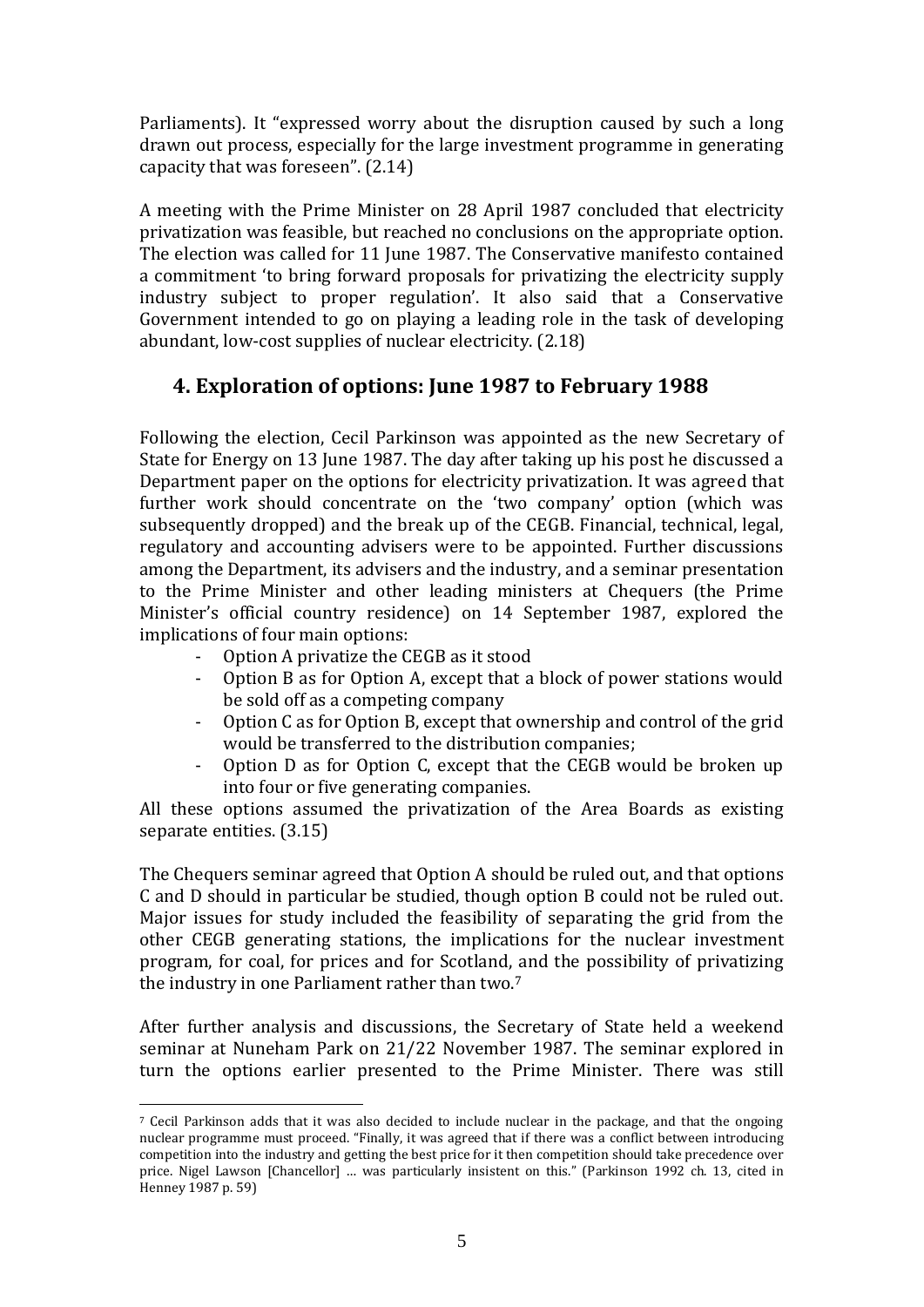considerable pressure from the CEGB for option A.<sup>8</sup> Nevertheless, the Secretary of State decided that his tentative preference was option C, given the political imperative to introduce competition into the industry. Option D was envisaged to involve too much disruption and to take two Parliaments to complete. <sup>9</sup>

There was subsequent analysis of how to produce the desired level of new nuclear investment, which was in doubt under any of the options. Possibilities included retaining nuclear in the public sector, subsidizing the building of nuclear plant, and imposing some form of obligation on generators or distributors to generate or take  $X\%$  of electricity from non-fossil sources. This was not a trivial issue, particularly for the Prime Minister, who "expressed great concern about the future of the nuclear program and skepticism that a statutory obligation on the Area Boards would work". (3.41)

There were still differences of view among ministers, with the Chancellor and the Trade and Industry Secretary favoring something closer to option D. The Prime Minister too had concerns about structure, and "was at first not prepared to accept that privatization should proceed on a basis opposed by Lord Marshall". (4.01).<sup>10</sup> These issues were not resolved until a Cabinet Meeting on 25 February 1988. And indeed important new issues began to surface, such as the potential impact of coal imports on British Coal. (4.06)

## **5. The** *White Paper* **February 1988 and competition in supply**

The *White Paper* entitled *Privatising Electricity* (Secretary of State for Energy 1988) was published on 25 February 1988, after the Cabinet Meeting just mentioned. Effectively, it announced the decision in favor of option C. Two privatized generators would be formed from the CEGB, with the larger one owning some 70% of existing capacity including the nuclear stations, and the smaller one owning the remaining 30% of existing capacity. The transmission grid would be separated off, and owned jointly by the distribution companies. The two successor generating companies were known as Big G (later National Power) and Little G (later PowerGen).

The *White Paper* discusses the strengths and limitations of the existing industry structure, the proposals for restructuring and competition in generation, the need for nuclear power, and the implications for regulation, customers and employees. It says that customers should be given new rights. But at no point in

1

<sup>8</sup> "Lord Marshall had told the Permanent Secretary that most, if not all, of the Board of the CEGB would resign if any decision was reached that did not leave the CEGB intact. … The Permanent Secretary informed the Secretary of State of Lord Marshall's message in the margins of the seminar." (3.30) I have been told that Lord Marshall's Board colleagues were not aware of his message.

<sup>9</sup> The Nuneham Park seminar was my own introduction to the scene. (3.26) I regret that it did not present the Secretary of State with a feasible and defensible option for a competitive industry structure. The *History* does not indicate that the four or five successor generator companies in option D would jointly own the nuclear generating stations and would be precluded from subsequently divesting (or specialising in) this nuclear ownership.

<sup>10</sup> She had appointed him Chairman of the Atomic Energy Authority in 1981, Chairman of the CEGB in 1982, knighted him later that year, and made him a life peer in 1985 "on successful completion of his crusade to 'keep the lights on' no matter what moves Arthur Scargill's striking miners made against the power stations" (Baker 1996). See also Thatcher (1993 pp. 683-4).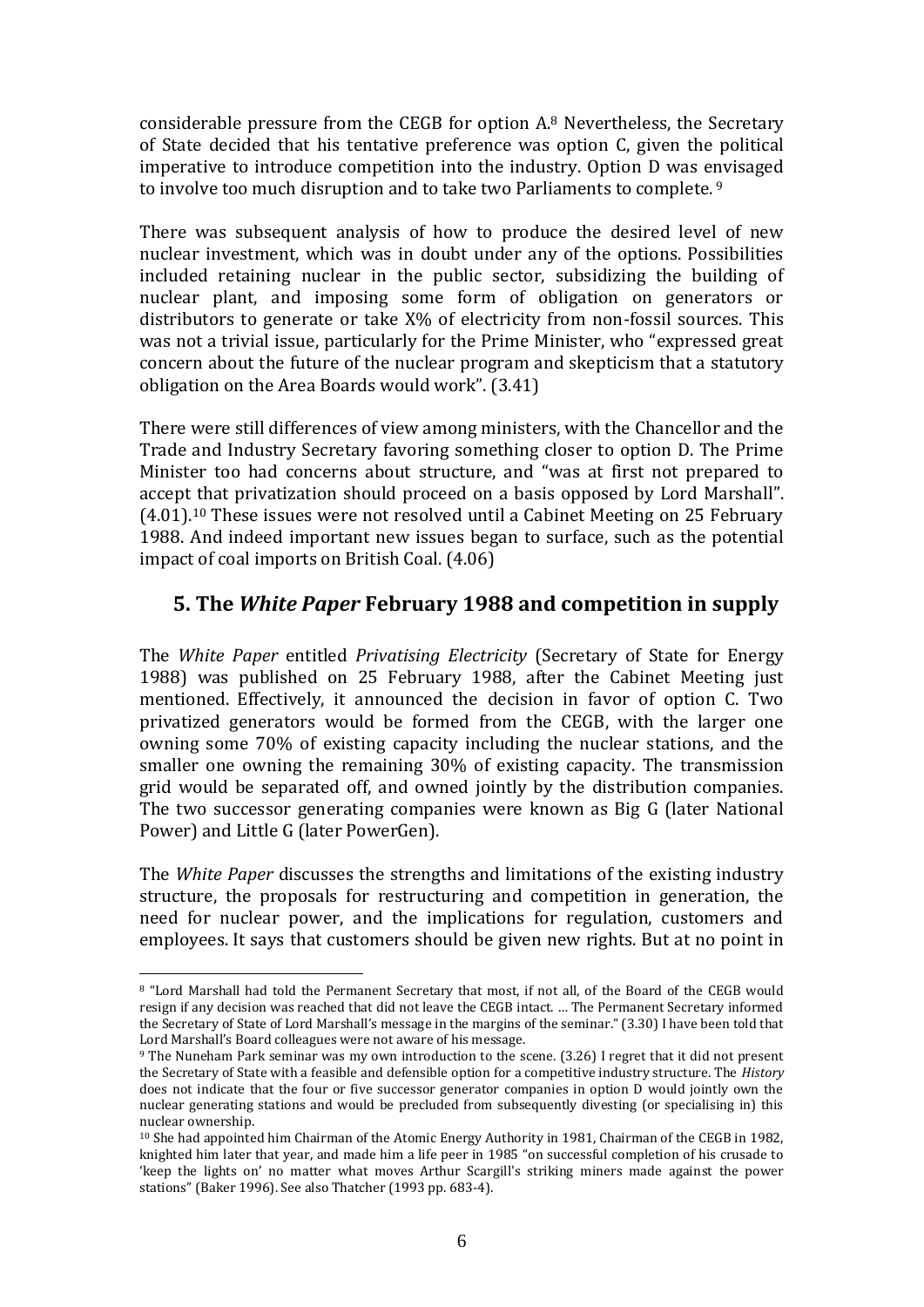this period of policymaking – that is, from the election in June 1987 to the *White Paper* in February 1988 – does the *History* mention the concept of competition in supply (or retail competition or choice of supplier). There is no discussion of the implications of generators being able to sell direct to customers, whether large users or others. An influential view in the Department was that this would not be of interest to suppliers or any but the very largest users (Littlechild 2009 p. 2) There was also concern that it could prejudice the delivery of some of the policy objectives, such as securing value from the sale of the industry (proceeds) and timely completion of the privatization within the lifetime of the 1987 Parliament.

Although I pressed for some explicit recognition of the potential importance of competition in supply, the emphasis in the *White Paper* was on restructuring to create competition in generation, with a focus on the privatized Area Boards driving the competitive action by seeking out competitive tenders. There was reference to "other existing and potential private generators, who will generally contract with the distribution companies, the grid company, or large customers". But with respect to competition in supply, there were only a few sentences about distribution companies competing for large users, possibly using common carriage.

The *White Paper* included a commitment to strengthening the common carriage arrangements, which it recognised as an important area for regulation. It also acknowledged the need to ring-fence the various activities of the privatized companies, together with separate accounts. So there was an emphasis at this stage on putting in place the conditions necessary to make competition in supply effective. And the regulator would have a duty to promote competition. But such competition was still regarded as a matter for large users, and was not regarded as unduly significant, let alone as a threat to privatization.<sup>11</sup>

The *White Paper* asserted that, "in the new structure, the commercial relationship between the distribution companies and generators will be governed by contracts". (p. 8) Thus, "the grid company will operate on the basis of contractual relationships with generating and distribution companies", which "will be for them to negotiate". It was left open whether the distribution companies would contract for supply from the grid company (analogous to the single buyer model), or from the generating companies, or from both. But the statutory obligation to supply would be placed on the distribution companies rather than on a generator. (The Area Boards and the Department consistently maintained that the latter would prevent competition from developing.)

## **6. Regulation and Competition in Supply**

<u>.</u>

The Department put a paper to the industry in March 1988 setting out proposals for the broad structure of regulation. It noted that "The monopoly areas of retail supply and transmission would need to be regulated". (7.01) Thus, at this stage

<sup>11</sup> "Even after privatisation, the supply activities of the distribution companies … will remain, in large part, natural monopolies." (*White Paper* para 50).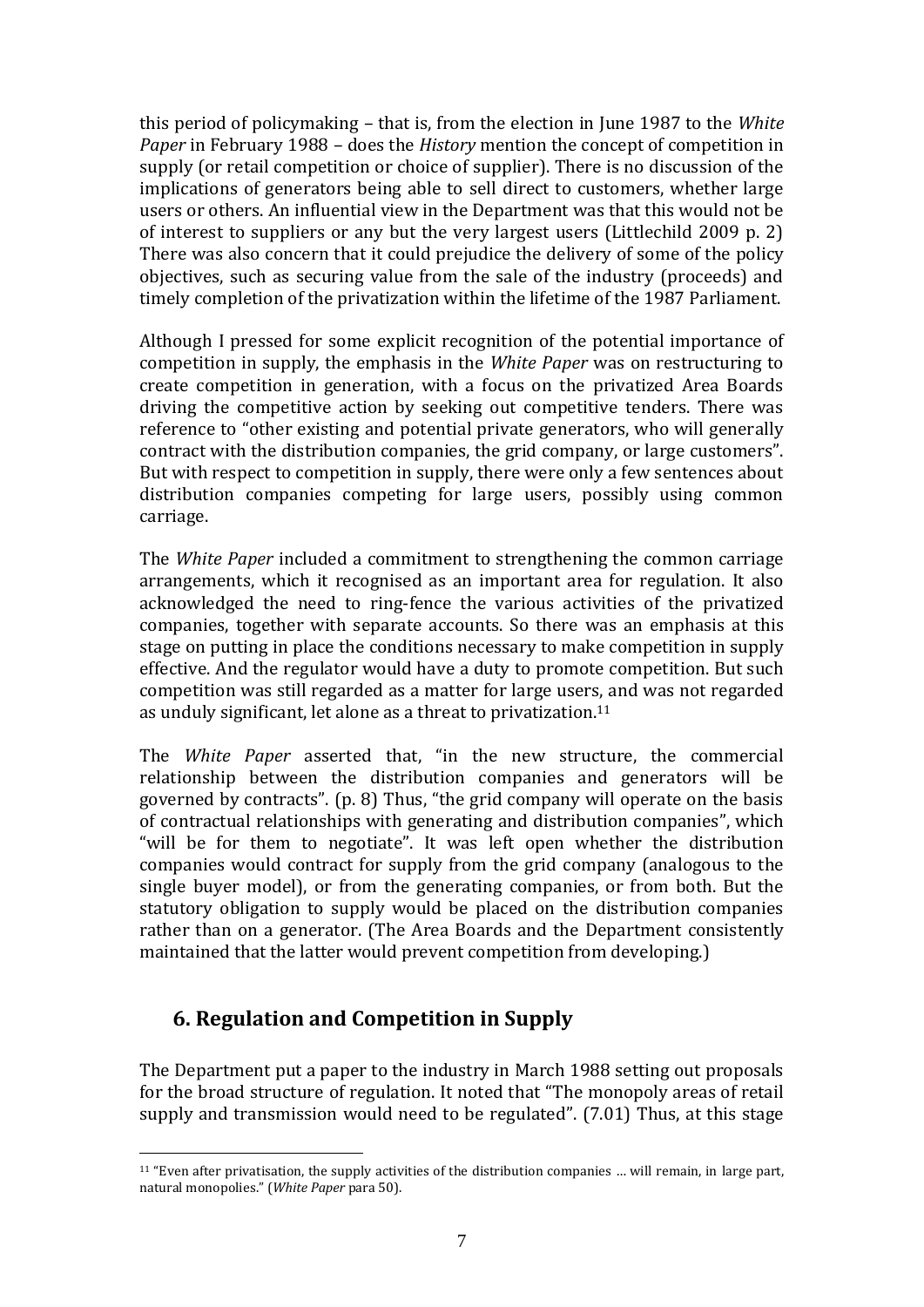no distinction is drawn between distribution and retail supply, and retail supply is assumed to be a monopoly rather than a competitive activity.<sup>12</sup>

Four months later, some of the implications of retail competition began to dawn. For example, the *History* now refers to an "Alternative Approach to Price Formula", namely the argument that I had been making for separate and different types of price controls on distribution and supply businesses rather than a single price control. (7.20)

And for the first time the *History* has a subheading with the phrase 'Competition in Supply':

The new structure of the industry seemed likely to create more competition in electricity supply than was envisaged in the White Paper: there would be no permanent monopolies of supply; and the distribution companies' ownership of their wires would give them a natural monopoly of distribution, but not of supply.

Competition in supply faced the distribution companies with the risk of 'stranded investment'. The proposed regime dealt with this problem in two ways:

- large customers would be obliged to take supply on contract, rather than by tariff. The contracts could contain suitable exit clauses to deal with stranded investment;
- in deciding whether to grant a second-tier licence to an alternative supplier, the regulator would need to take account of the impact on the distribution company of stranded investment. (7.11, 7.12)

It would soon become apparent that this was an optimistic assessment as a result of the limited interpretation of the stranded investment issue, and of the concept of retail competition.<sup>13</sup>

## **7. Decisions: February to December 1988**

<u>.</u>

The *History* refers to the period leading up to the *White Paper* decisions as the 'political' phase. Next, from February to November 1988 came the 'creative' phase: "the ground-breaking work on regulation, licences and contracts, the initial attempt to square nuclear liabilities with privatization", culminating in the

<sup>12</sup> Nevertheless, in some respects the Department seemed to be thinking boldly. Henney (1994 p. 94) says that although the Area Board chairmen "were aware that the White Paper talked of competition to supply large customers, they were very surprised at the first meeting of the Joint Department/REC Regulation Working Group in March 1988 when the Department said that the entire market would be open to competition".

<sup>13</sup> It was expected that each 'alternative supplier' would have a license to supply 'defined premises' (7.08). The initial licenses did indeed list the specific customers that the Secretary of State allowed each company to supply beyond its own area, and the companies had to apply for approval to serve other customers. One of my earliest actions as regulator was to remove the need for this, by granting licences enabling the recipients to supply any customer with maximum demand over 1 MW (Littlechild 2000, pp 24-5).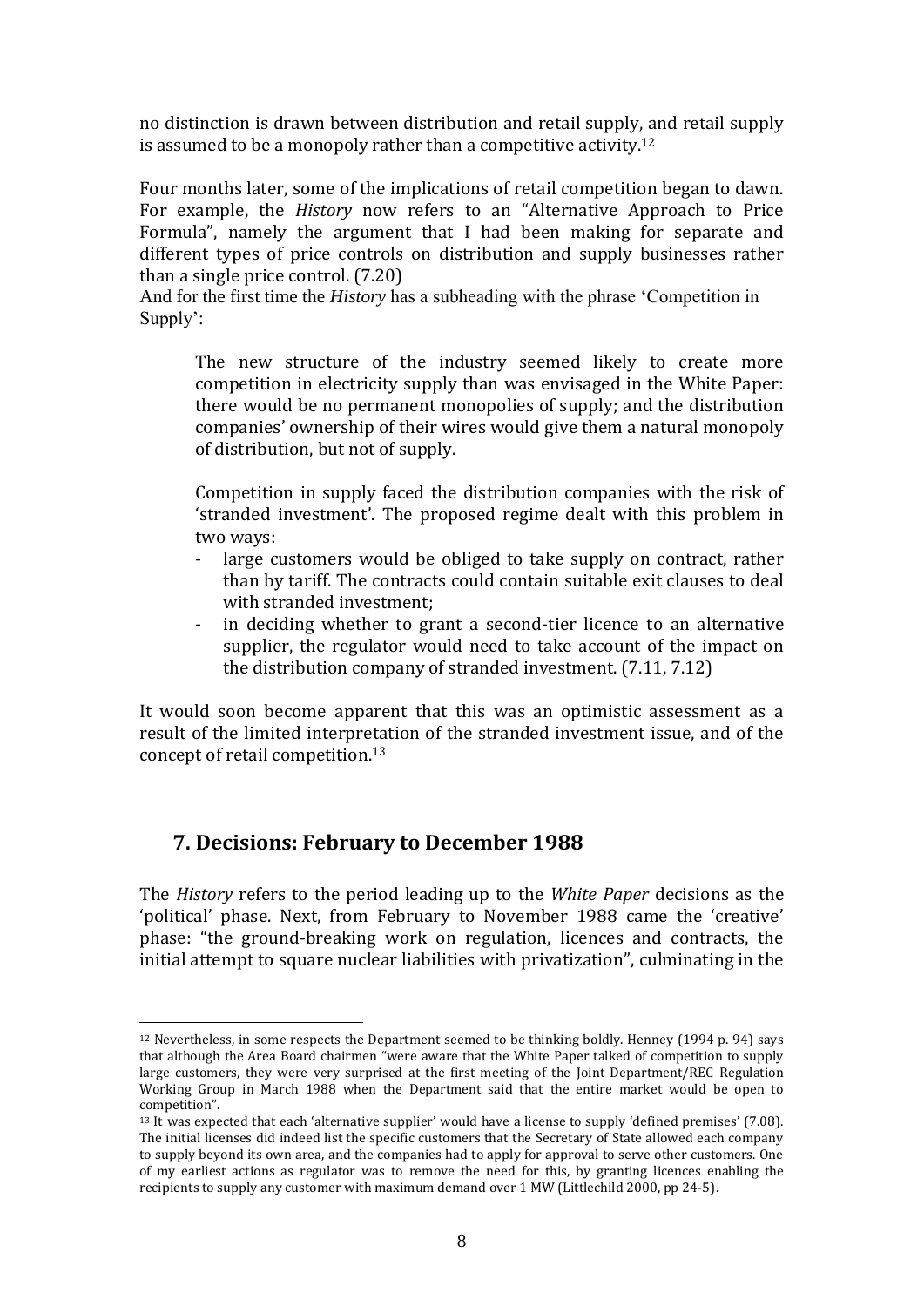introduction of the Electricity Bill. From then until Vesting was the 'executive' phase.

An early decision (in March 1988) was the timetable for privatization, beginning with Vesting Day (when the restructuring of the industry and the new regulatory arrangements would take effect) on 1 January 1990.<sup>14</sup> On 9 June 1988 the designate chairmen and chief executives of the CEGB successor companies were announced. On 17 June the CEGB proposed an allocation of power stations between Big G and Little G successor companies. Some new appointments were made to the boards of the Area Boards, especially finance directors. Plans for a new Office of Electricity Regulation (Offer) were developed by September 1988. My appointment as Director General of Electricity Supply (DGES), and head of Offer, was announced in May 1989 (to take effect as from September 1989).

Among the regulatory issues to be resolved were the scope (coverage) of price control, and whether there should be a single price control or separate controls on distribution and supply. There also surfaced the possible regulation of initial contracts between successor generators and distribution businesses.<sup>15</sup> The main issues here were the duration of contracts and the level of prices, on which industry views differed markedly.<sup>16</sup>

A seminar on Regulation on 6 July 1988, attended by the Department's Ministers, seemed to settle some of these issues. Price control would be applied to all customers. Initial contracts would be for 5 to 10 years. Aggregate revenue from these contracts should be constrained so that there was no discontinuity with the Bulk Supply Tariff. (7.33) (The Bulk Supply Tariff was the basis on which the CEGB sold electricity to the Area Boards.) But much remained to be resolved. Moreover, views differed within the Department and between its advisors. (7.35- 7.36)

On 29 September 1988 the Secretary of State proposed the way ahead to his ministerial colleagues. Reversing the July decision, regulation of electricity supply would be limited to prices in the tariff market. (7.38) The concept of separate price formulae applying to the distribution tariff and to the price of electricity supplied "won favour". Initial contracts would be limited to 10 years except for nuclear stations. Distribution companies would also be limited to owning no more than 15% of their contracted capacity.

1

<sup>14</sup> After that would be flotation of the distribution companies in Spring 1990, the larger generator (Big G) in Autumn 1990 and the smaller one (Little G) in Spring 1991. (6.39)

<sup>15</sup> In principle the contracts were for negotiation between the CEGB and the Area Boards. But the Department was concerned to avoid unjustified price increases arising simply from privatization.

<sup>16</sup> The Area Boards were concerned that the CEGB prices were excessive, and that the two CEGB successor generating companies might discriminate by loading the Area Boards with high cost capacity charges while offering contracts at marginal cost to large customers. The CEGB was arguing for contracts to provide capacity payments for the remaining life of its stations, and for freedom to allocate capacity between distribution companies and large customers. It said that, with shorter contracts, flotation proceeds would be reduced unless capacity charges were appropriately increased, and when the time came to renegotiate the contracts, distribution companies would prefer to bring in new entrants or establish their own capacity. (7.21-7.24)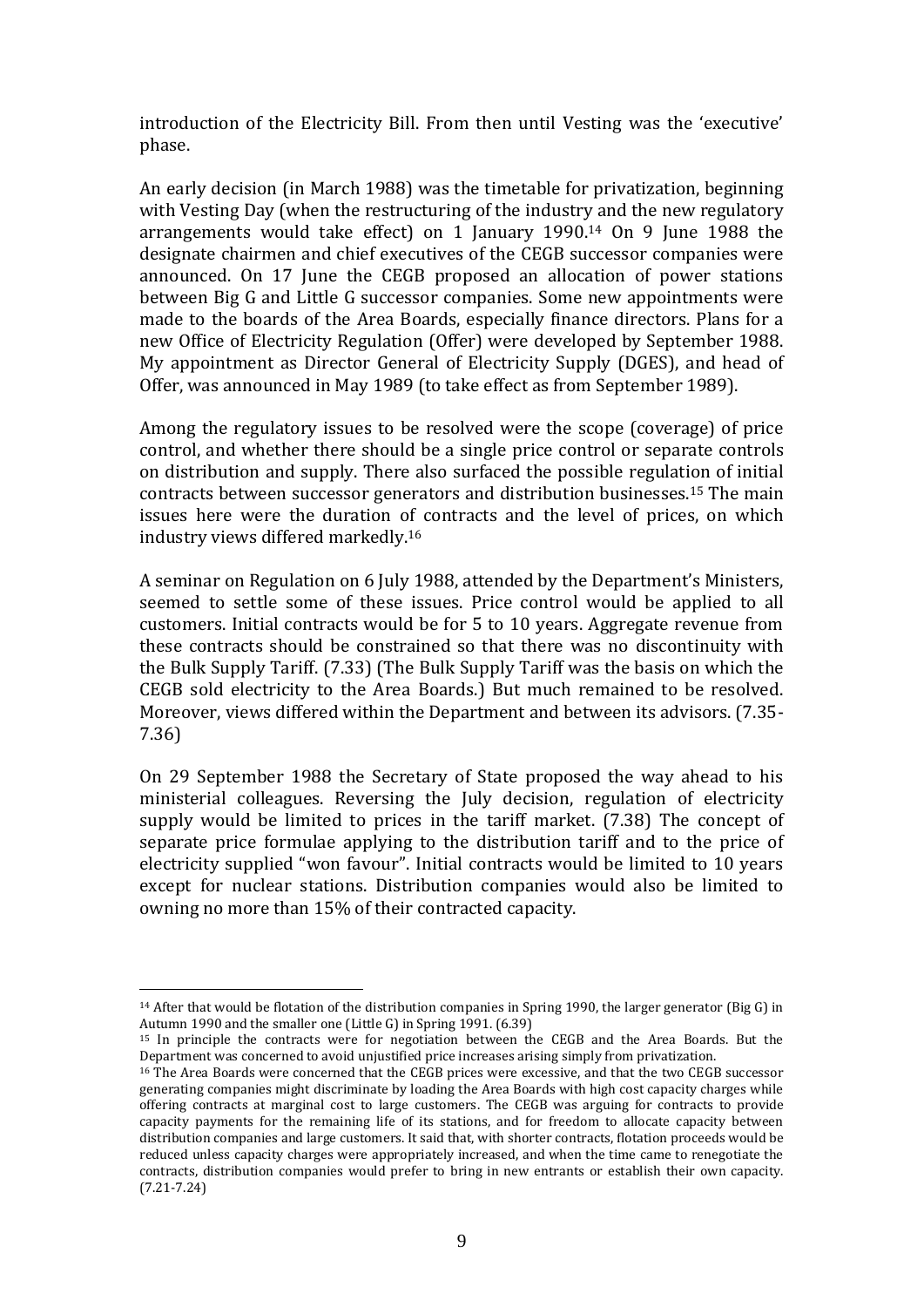The Chancellor was broadly content, but (with a view to flotation proceeds) had concerns about profits in view of the surplus capacity, and suggested the possibility of longer contracts than 10 years. The Trade and Industry Secretary was more concerned about competition and prices, and preferred contracts shorter than 10 years. (7.46)

The Secretary of State responded on 14 November 1988. He noted that the industry was now proposing two types of contract (see below) to deal with the problem of surplus capacity. He accepted the possibility of "some initial contracts of up to 15 years to provide stability for some time after flotation". (7. 49) After some further discussion, the Secretary of State circulated draft licenses in December 1988, implementing the policy decisions in his letters of September and November.

## **8. Contract negotiations in 1988**

This apparent progress does not reveal the extent of the differences of view that were emerging during this period. Thinking on contracts evolved as the parties began to come to terms with the implications of competition in supply.

Progress on contracts during 1988 was hampered by the Area Boards' worries about the opportunity for generators to pick off large industrial customers, particularly given a surplus of generating capacity. To mix the metaphors in vogue, 'cherry picking' by the generators would result in demand 'walking away' from the distributors, leaving them with 'stranded' contracts and investment. A number of ways of dealing with or preventing 'cherry picking' were canvassed, resulting in much argument between the two sides and in justifications to the Department of their positions. (9.03)

The CEGB put forward two contractual solutions. In the contract market, distribution companies' contracts, with those large customers whom they feared might be poached, could be back-to-back with contracts with generators. In the tariff market, contracts with generators would include some provision for 'winding-down' the distribution companies' obligation to buy capacity and energy if generators began poaching customers. The Area Boards were not attracted to these solutions. Wind-down failed to address their concern about the proper level of electricity prices. Back-toback contracts would hardly be practicable as they would need to be in place for all customers above 1MW (compared with the CEGB's suggestion of nearer 10MW). (9.04)

The Area Boards responded to the CEGB by proposing a 'two-tier' approach to contracting, involving the concept of 'net-back' or 'spot-price' contracts.

A substantial amount of capacity would be contracted for at prices approximating to present Bulk Supply Tariff levels. For the remainder of the capacity required, the capacity element of the contract would be determined retrospectively by reference to system marginal price. These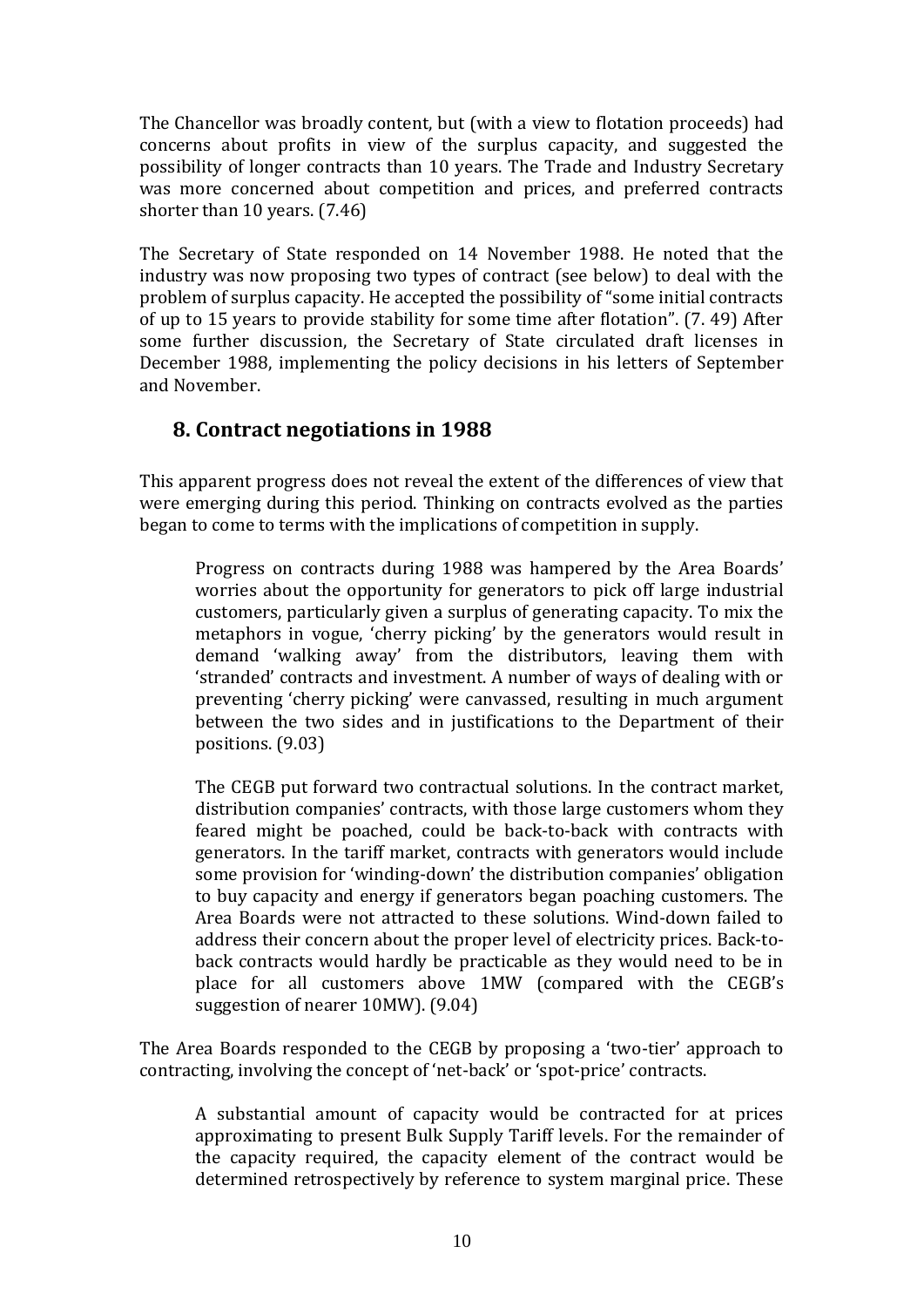'net-back' contracts would enable distribution companies to offer prices to large customers sufficiently low to remove the threat of poaching by the generators. (9.05)

The Area Boards also suggested the possibility of "a temporary limitation on grant of second-tier licenses to supply customers below a certain size". (9.06)

The CEGB initially argued strongly against the net-back contracts. But by December 1988 the CEGB and the Boards had agreed on the broad principles of the contracts. There was still some disagreement over the size of the net-back tranche and the duration of such contracts, but the way ahead seemed clear.<sup>17</sup>

## **9. The first contract package: July 1989**

Despite the apparent agreement, a number of important issues needed to be resolved. The implications for coal privatization also needed to be considered, and Coal Division was becoming very concerned about the possible magnitude of the net-back tranche. (21.04) By May 1989 it had become apparent that decisions on contracts were urgently needed if the timetable was to be met. Following a seminar with the Department and advisers, on 14 June the Secretary of State sent the Prime Minister a paper on Electricity Contracts, Prices and Proceeds. (21.18)

The paper reflected a greater emphasis on competition. Competition in supply would be implemented at Vesting, despite the preferences of the Area Boards. (21.20) There would be life-of-station contracts for nuclear, with the additional costs over and above those of fossil plants being financed by a levy on all customers. There was a new approach to deal with the concerns about stranded contracts. Instead of long-term contracts (up to 15 years) with provisions for winding down (as advocated by the CEGB), or two-tier contracts with a tranche of net-back/spot contracts (as advocated by the Area Boards), the initial contracts for fossil generation would all be for five years and the Area Boards would have options to terminate 10% of these contracts every six months (in effect, their minimum duration would range from six months to five years). This would also benefit independent generators by preventing the two main generators from tying up the market on long-term contracts.

Each fossil-fired generating set would receive a market-related price equivalent to the price expected to be offered by a new entrant generator. This amounted to a 10% reduction on the Bulk Supply Tariff. "The Department's financial advisers believed that a contractual package based on broadly competitive prices provided the only sound basis for flotation if competition was to be introduced". (21.21)

The price estimates assumed British Coal price moving to world coal prices in five years, with a phased reduction in the annual volume purchased. This would

1

<sup>&</sup>lt;sup>17</sup> "The generators were offering 10% of capacity and a [net-back] contract length of three years. The Area Boards were seeking 20% and five to eight years. (9.07) It was agreed that the generators would offer 'indicative' contract prices by the end of January 1989 on the assumption of a 15% tranche of net-back contracts". (9.08) A timetable for negotiating contracts was also agreed.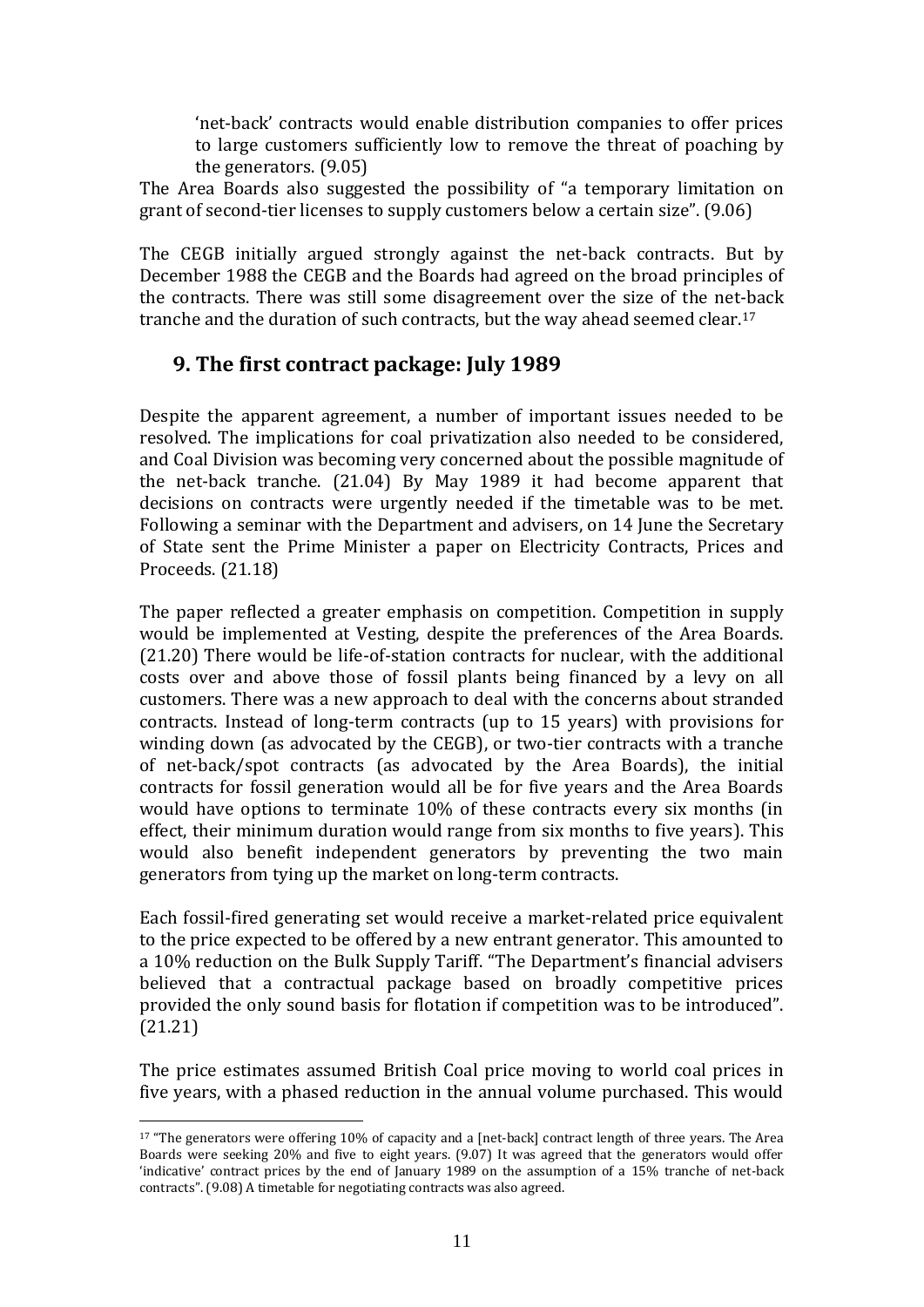help to secure the future of British Coal. Additional measures were suggested for limiting the increase in prices to industrial customers. With these, and the introduction of the nuclear levy, average prices to domestic and commercial customers would rise by only about the rate of inflation.

Ministers including the Prime Minister broadly supported the package, albeit with some reservations about prices (some considered them too high, others too low). The Prime Minister was concerned about the impact on pits worked by members of the Union of Democratic Mineworkers (UDM), who had stayed at work during the coal strike. (21.25) The package was agreed on 18 July 1989. The *History* makes no reference to discussions with the industry, let alone agreement. This would turn out to be important. Nonetheless, the industry reportedly accepted the package with some reservations, though British Coal was aggrieved.<sup>18</sup>

The package meant that retail competition would start at Vesting, then scheduled for 1 January 1990, only five months hence. There was no restriction on the extent and nature of such competition. Although the package referred explicitly only to large customers, this seemed to include customers with a maximum demand over 1 MW. There was no statutory or licence barrier to competition to supply smaller customers as and when the companies or competitors thought it worthwhile to do so.

## **10. Rethinking: August to September 1989**

In retrospect, this seems to have been a high point for the prospects of retail competition. Events were soon to undermine these expectations. For example, as a result of further work on nuclear, the costs and risks of the older Magnox stations became increasingly apparent. On 24 July 1989, his last day as Secretary of State, Cecil Parkinson explained that he was withdrawing the Magnox stations from the privatization. (20.39) Eventually, on 9 November, the remaining nuclear stations were pulled from the privatization. (20.40-20.90)<sup>19</sup>

On taking up his appointment, the new Secretary of State John Wakeham was concerned to discover that all was not what it seemed. Progress was behind schedule. Vesting by 1 January 1990 had become unrealistic, as had flotation in Spring 1990. In September he announced a revised timetable: Vesting on 31 March 1990 and flotation of the distribution companies in Autumn 1990 followed by the two generating companies in the first half of 1991.

This in itself would have meant only a three month delay in the opening of full retail competition. However, two other aspects of the July 1989 arrangements the two-Pool system and the first contract package – soon began to unravel.

<u>.</u>

<sup>18</sup> British Coal was concerned at having been kept in the dark about the package, and about the proposed tapering to world prices. The company continued to hold out for a ten year contract for the greater part of its supplies.

<sup>19</sup> A week later Lord Marshall resigned the Chairmanship of the CEGB and his position as Chairmandesignate of National Power (formerly Big G). (20.92) It has been suggested to me that he was intransigent and unreceptive to negotiation, and that his disappearance opened the door to all the industry players getting to a workable solution with all the various compromises that were needed.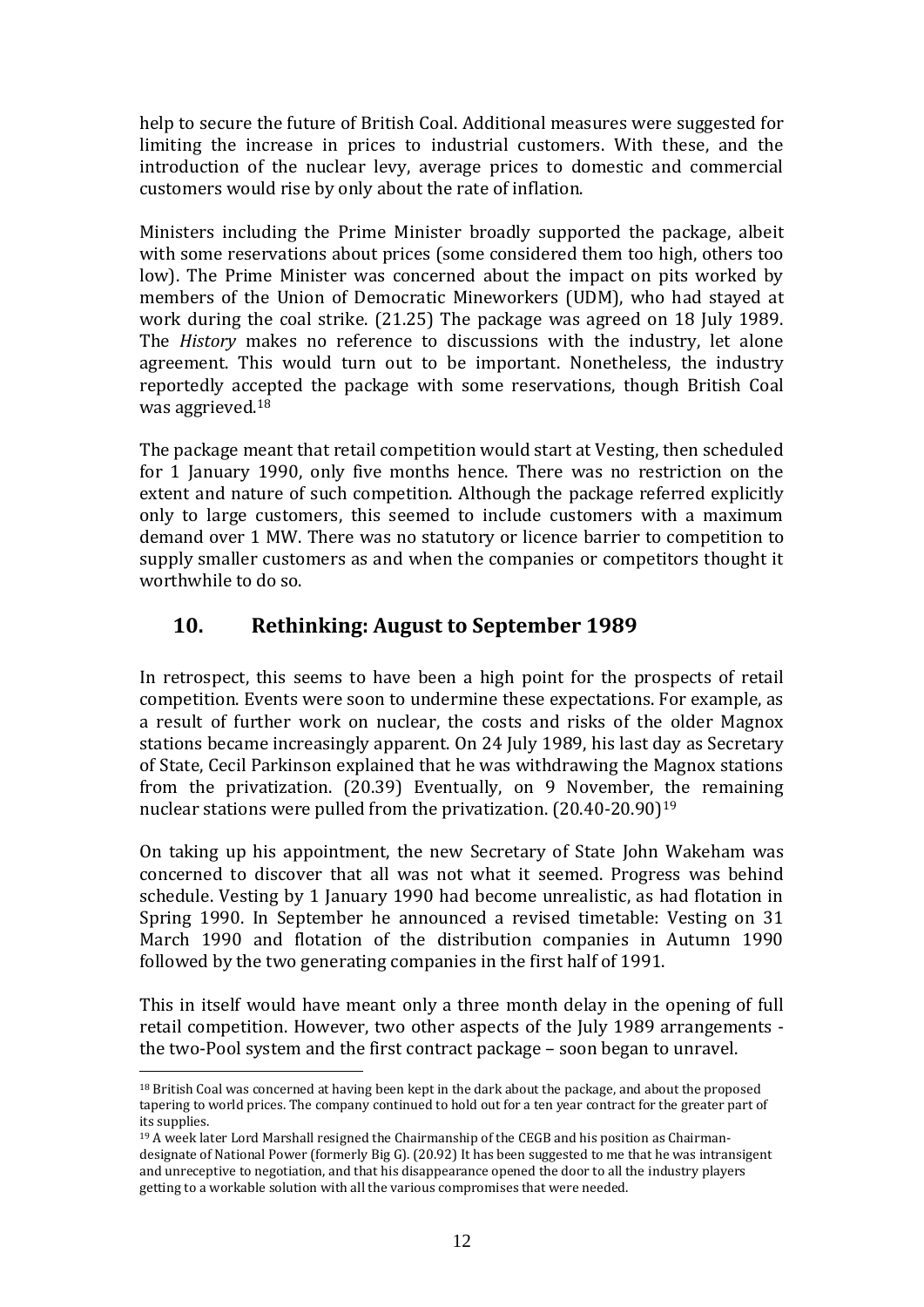During the first half of 1989, the CEGB and Area Boards had been working on the basis of a two-Pool system, involving a Generators' G Pool and Distributors' D Pool.<sup>20</sup> As discussions developed, the Area Boards became concerned that this approach would lead to the loss of their largest customers, since the generators could bypass the D Pool and sell direct. (21.12) The generators, for their part, were concerned that the D Pool with its attempt to mirror the actual dispatch of plant via detailed contracts amounted effectively to the leasing of plant to the distributors. This would also be complex, inefficient and unduly restrictive on the generators and on large users wanting load management terms. There was a question whether the proposed rules on contracts were pro-competitive or anticompetitive. Area Boards found difficulty in producing a less restrictive solution.<sup>21</sup> At the beginning of August 1989 they came up with a completely revised single Pool approach: a Unified Settlements System.

This in itself was not a problem for the Department's policy – indeed, the Department saw advantages in the Unified Pool proposal. However, there was more. 'Truly open competition' in retail supply presented a problem for the industry.

At about the same time [early August 1989], Mr Duncan Ross, Chairman of Southern Electric, wrote to Mr Guinness [Department of Energy] about the basic issues between generators and distributors. He believed that the generators were concerned that in a world of truly open competition there would be a severe risk of generating capacity failing to be adequately remunerated on a long term basis. The Area Boards' new proposal for a unified pool did not itself address this concern. Mr Ross suggested that there were only two ways of addressing it: Either

1) long term contracts between distributors and generators, with both capacity remuneration and fixed prices for energy, allied to a distributors' monopoly over supply to regulated customers within their licensed areas;

or

<u>.</u>

2) open competition in supply, with a flotation value for the generators reflecting the resultant volatility of profits.

The Area Boards believed that it could well be possible to reach agreement with the generators on pooling, settlement, contracts etc, on the basis of option 1), but option 2) would require the Department to intervene strongly. (22.01)

<sup>20</sup> The generators' G Pool would allow generators to trade so as to meet their contractual obligations at lowest cost. The distributors' D Pool would allow the distribution companies to trade their contract entitlements so as to meet demand at the lowest contract price.

<sup>21</sup> In May 1989 the Area Boards had tabled proposals involving 'nine rules' governing pooled and unpooled contracts. In July the Secretary of State rejected these proposals as too restrictive on the nature of contracts. He asked the industry "to develop the two-Pool approach in accordance with three principles which any pooling, contractual and regulatory arrangements should satisfy", and also indicated that "he was willing to consider some restrictions on the generators' freedom to supply customers direct". (21.17) The Area Boards concluded that the two-Pool approach could not be satisfactorily adapted to comply with the Secretary of State's objectives.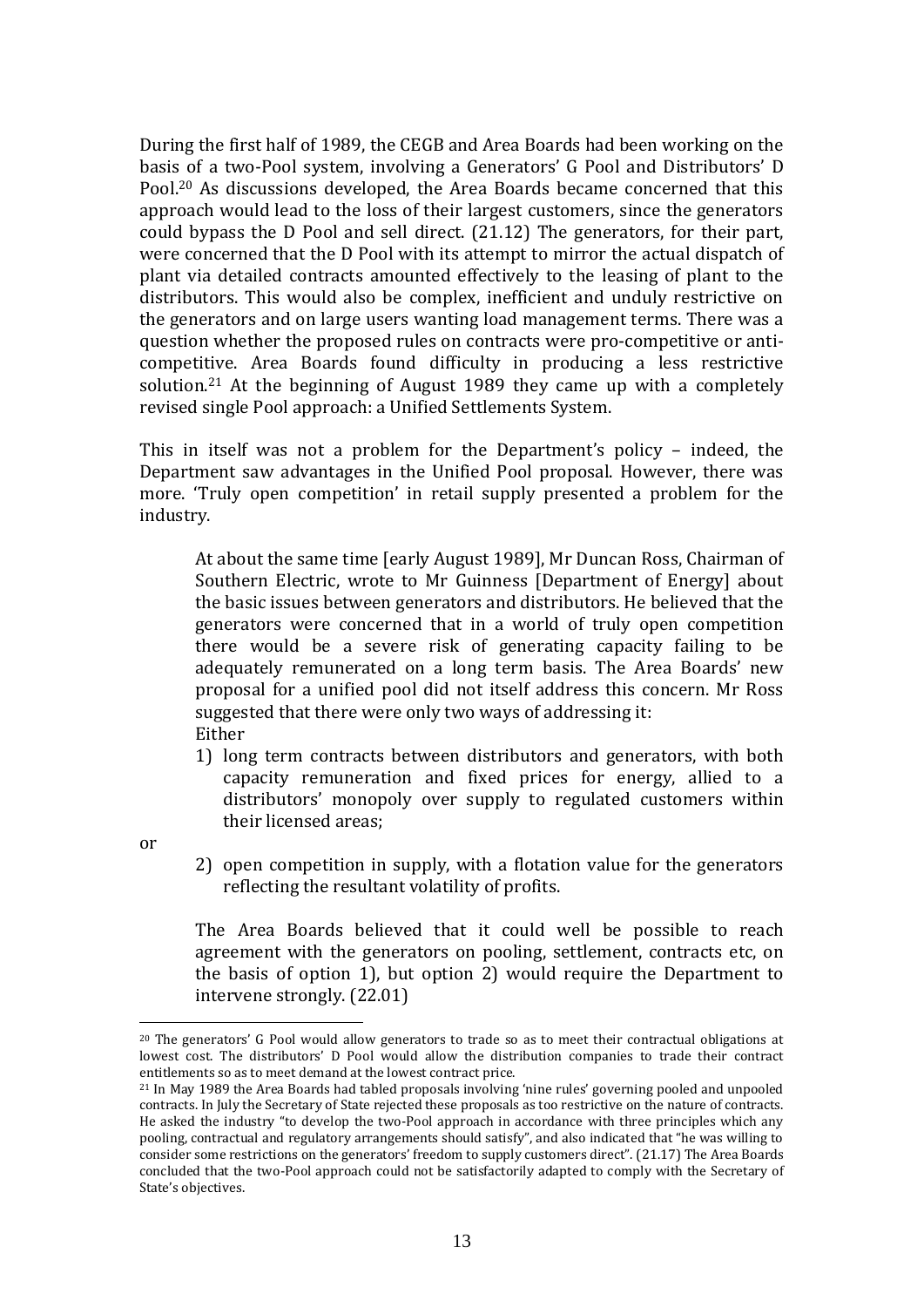The generators confirmed their concerns.<sup>22</sup> They endorsed the proposed two alternative ways in which their concerns could be allayed.

To put the issue another way, the 'broadly competitive contract prices' proposed by the Department and its financial advisers in July 1989 seem to have been based on calculations of a long run new entry price. In contrast, the generators and Area Boards argued that the perceived excess capacity at the time meant that, in the short run, competitive prices could well be below that level.

For the Department, both options presented problems.

The difficulty with a) was that the Area Boards would refuse to sign longterm contracts without a monopoly of some part of the market. (It was thought this [monopoly] would be very unattractive to Professor Littlechild, the No. 10 Policy Unit and possibly to DTI and the European Commission.) The difficulty with b) was that it could make the generators unflotable, would greatly reduce proceeds, could require cash injections into the generators' balance sheets and would not enable them to sign long-term high-priced contracts with British Coal. (22.03)

At the beginning of September, the Department recommended that the industry should proceed on the basis of the single Pool. There should be further analysis of the viability of the generators depending on the extent of long-term contracts, and an assessment of the Area Boards' argument that they could only accept long-term contracts if they had a monopoly of part of their market. The Secretary of State agreed. But the Department was overtaken by events.

## **11. The industry proposal: September 1989**

<u>.</u>

The generators and distributors scented a solution to their problems, and were working faster than the Department's processes envisaged. They accepted competition in supply above 1 MW but not below. On 6 September they proposed a set of contracts agreeable to both sets of parties. The key features were a monopoly franchise for each Area Board for customers in its area with maximum demand up to 1 MW, covering about  $70\%$  of the total market<sup>23</sup>; long term contracts with fossil stations for supply to the franchise market (average 10 years, maximum 15 years), with a tapering surcharge to British Coal; short term contracts (6 month to 5 years) for at least half the non-franchise market and spot price purchases for the balance; and restrictions on the generating companies selling direct into the non-franchise supply market (in aggregate, not more than

<sup>&</sup>lt;sup>22</sup> "[T]hey were worried that it would encourage distributors and other customers to buy from them on a spot basis only. Given the surplus of capacity, the spot price would be low. In addition, low spot prices for sale of electricity would be inconsistent with high prices on a long-term basis for British Coal, which the Government might want to insist on. Also, low spot prices would not fund FGD investment." (22.03) Flue Gas Desulphurisation (FGD) was required in order to clean up the emissions of coal-fired power stations.

<sup>23</sup> Henney (1994 p. 116) says that the package envisaged that "competition would be limited to customers above 10 MW for five years then extended to customers above 5 MW". That would have been even more restrictive than the package described in the *History*.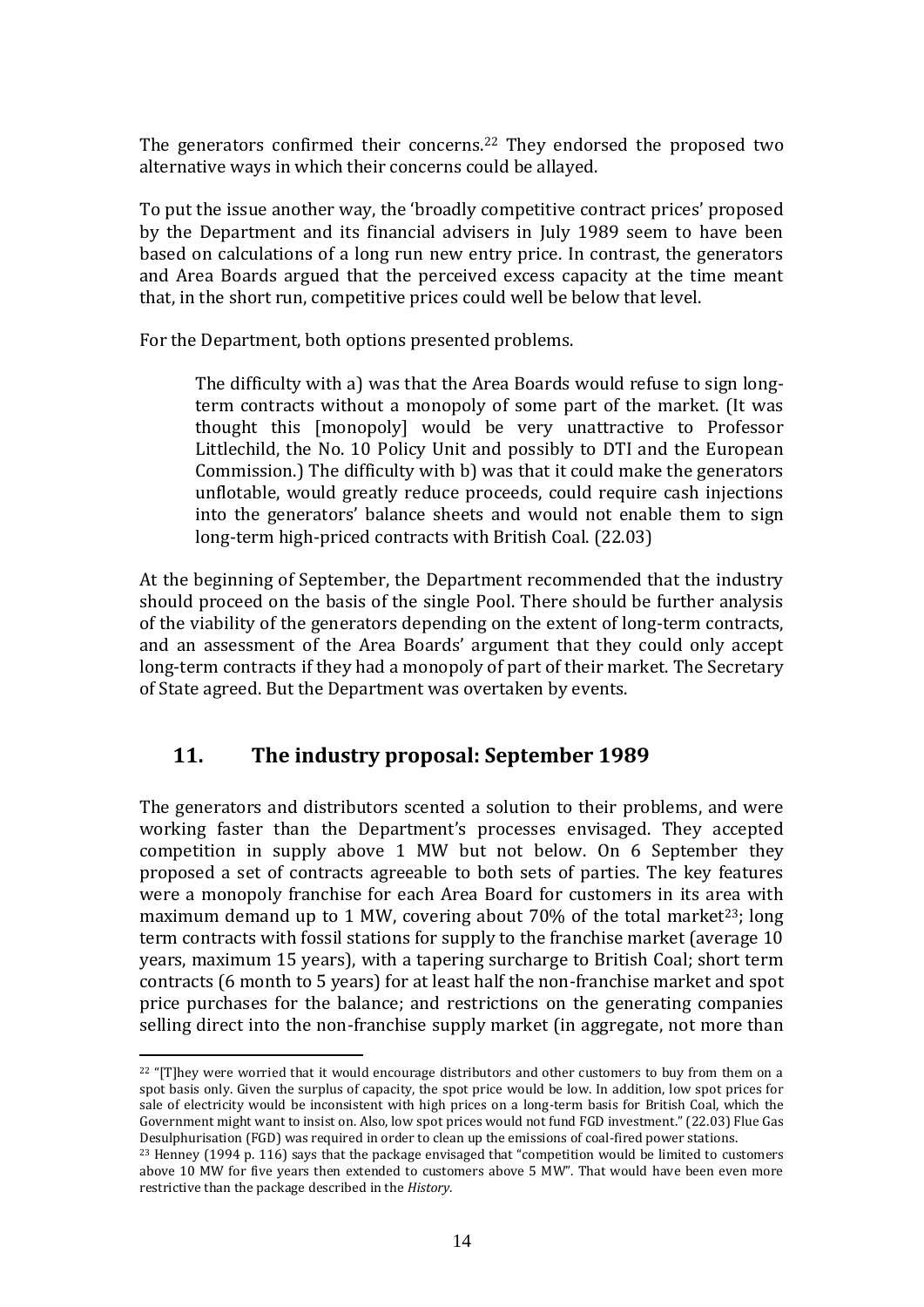15% of their total capacity and not more than 15% of any one Area Board market). (22.05)

Generators and distributors were united in the belief that this package would remove sources of uncertainty, facilitate rapid progress on contracts and allied matters, preserve substantial competition and permit successful flotations. (22.05)

# **12. The Department's dilemma**

Given the strong disagreements between Area Boards and generators, the prospect of agreement within the industry must have been attractive. However, the Department was soon faced with concerns about this proposal. The Prime Minister's office noted "the crucial importance of achieving genuine competition in contractual and operating arrangements, so that the consumer secured proper benefits from privatisation". (22.06)<sup>24</sup>

However, the Department was reluctant to reject the proposal. The Secretary of State replied to the Prime Minister's office on 12 September, suggesting that "achievement of the prime objective of privatisation might mean some modification of other objectives in the short term". (22.07) While the industry's recent proposals "represented a major initial limitation of the competitive structure which Mr Parkinson had agreed with officials in July, the industry maintained that they were indispensable to privatisation proceeding on the current timetable". And they had other advantages. <sup>25</sup>

The Secretary of State met with the Prime Minister on 13 September. She reaffirmed that achieving privatization had to be the first priority. "At the same time it was important to avoid the extent of competition being over-diluted, resulting in a rerun of the British Gas privatisation. But she recognised that some degree of compromise on competition was likely to be necessary in striking the overall balance." (22.08)

# **13. The Department's response**

1

The Department noted that these proposals "were unique in that it was the first time that the Area Boards and the generators had agreed on the principles on which the new contractual, operating and settlement regime should be based". Although the industry was nationalized, it was statutorily run at 'arm's length' from government. All the parties therefore had to be satisfied before signing the contracts (and personally signing the prospectus statements) on which the new regime depended. Hence it was not feasible to contemplate imposing a solution

<sup>24</sup> In addition, the Trade and Industry Secretary "was concerned about reports that the industry wanted to have long-term supply contracts and a distributors' monopoly of small customers. This would run counter to the pro-competitive approach agreed in the summer. A move to long-term initial contracts would jeopardise the chances of proper competition developing and would be especially hard on emerging private generators". (22.07)

<sup>&</sup>lt;sup>25</sup> "The proposals retained competition in generation; were likely to be welcomed by independent generators; and could well make it easier to accommodate the costs of reducing sulphur emissions. Longerterm contracts with distributors would enable the generators to enter into longer-term commitments to British Coal." (22.07).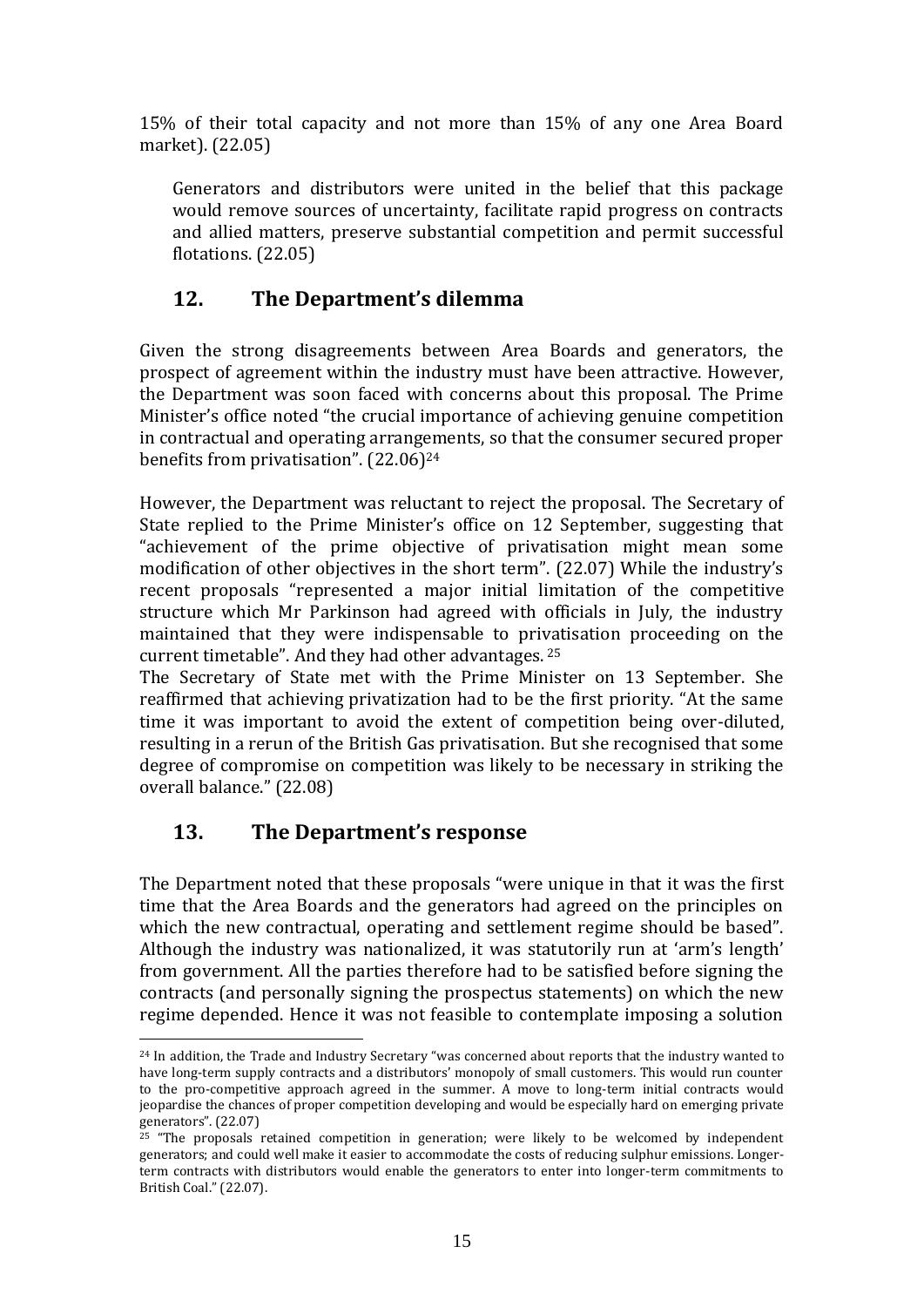on the industry. The Department therefore advised that "some deal with the industry was essential if privatisation was to be achieved during the present Parliament; but that an attempt ought to be made to limit the restriction on competition that the proposals represented". This might be with a smaller franchise market, a shorter franchise period, or shorter initial contracts. (22.09) This approach perhaps reflected the inclinations of the new Secretary of State, who had a reputation as a 'fixer' of difficult political problems.

Meanwhile other departments reaffirmed their concerns about competition. (22.10) The Department had "extensive discussions with all sides of the industry and two discussions with Professor Littlechild". On 22 September it identified two options. (22.11, 22.12)

- The first option involved a five year restriction on competition in supply to premises consuming less than 1 MW. This would be reviewed at the end of five years. If the Government decided to remove the restriction, the transition to a fully competitive market would be phased over three years.
- The second option involved a three year restriction on competition in supply to premises consuming less than 1 MW; after the three years were up, a phased reduction of the 1 MW limitation to 0.1 MW (100 kW) over the next two years; the 0.1 MW limitation being phased out altogether over a further three years.

Whereas the first option provided the *possibility* of competition for all customers within 8 years, the second provided a *commitment* to allow the phased introduction of such competition over the same period. In other respects, especially contracts, the two options were essentially the same.<sup>26</sup> The main difference from the industry proposal was that long term contracts would cover 50% rather than 70% of the total market.

The Department envisaged that the industry would accept the first option but that Professor Littlechild would not.<sup>27</sup> PowerGen was relaxed about the second option but the Area Board chairmen and National Power reacted adversely. Professor Littlechild responded favourably. The Department recommended that the Secretary of State should seek to persuade the industry to accept the second option, on the same basis as they put forward their own proposals, "i.e. that they would cooperate constructively and effectively to deliver privatisation during the present Parliament", otherwise the only proposal remaining on the table would be that agreed by Ministers in July.

<u>.</u>

 $26$  They both envisaged a) life-of-station contracts for nuclear (which had already been agreed) and ten to fifteen year contracts for 12 GW of fossil-fuel capacity. In total, these longer term contracts would cover about 50% of the total market; b) the remainder of the initial franchise market (about 20% of the total market) would be met by shorter-term (three to five year) contracts; c) the initial non-franchise market (about 30% of the total market) being met by a mixture of spot and six month to five year contracts, as proposed by the industry; and d) a limit of 15% on the generators' aggregate direct sales in any one distributor's licensed area. (22.11) The reduction in the franchise to 0.1 MW would extend competition to about 50,000 customers accounting for about 50 % of the total market.

 $27$  "He thought that a five year monopoly in the market below 1 MW would provoke much criticism, particularly on the part of larger retailers and other commercial operators who would be excluded for some time from the benefits of competition in supply. The Department's advisers considered that opposition from Professor Littlechild, or even reluctant acquiescence, would unsettle investors and lead to lower proceeds." (22.11) On 25 September Professor Littlechild confirmed his strong reservations about the industry's proposals. (22.13)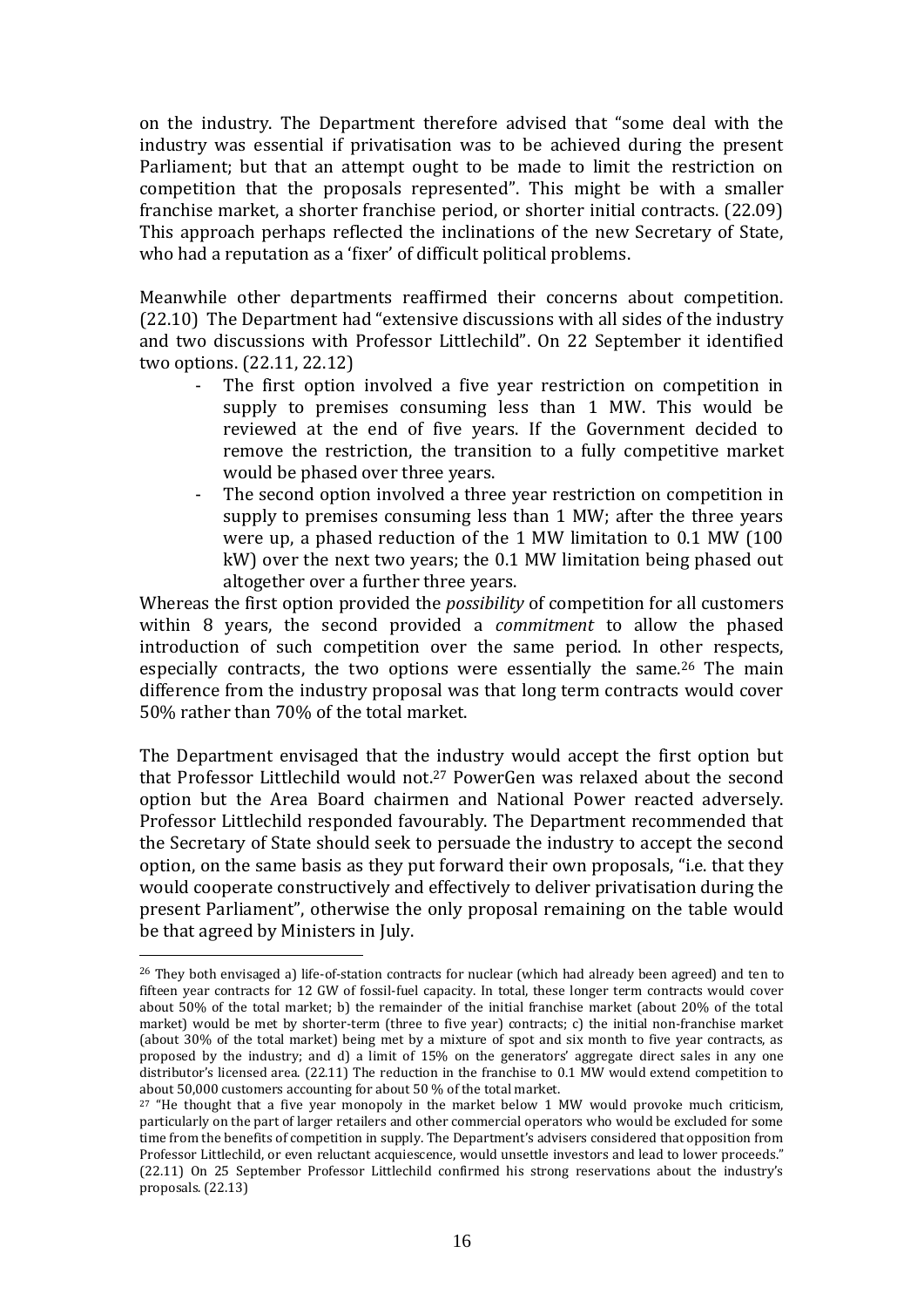At his crucial meeting with the industry Chairmen on 25 September, the Secretary of State explained why the industry's proposal of 6 September presented him with difficulties: he did not believe he could persuade colleagues to accept it, there would be considerable difficulties with the European Commission, and difficulties, too, with the DGES. He was prepared to put to colleagues the alternative proposal tabled by the Department [the second option] if he could tell them the industry was united behind it. (22.14)

The industry Chairmen raised various objections, which were generally countered.<sup>28</sup> Nevertheless, as the industry appeared to be dissatisfied with the Department's proposal, the Secretary of State asked the Chairmen to come forward with a modified proposal by the end of the day, otherwise he would take the Department's proposal unmodified to the Prime Minister.

## **14. The industry's modified proposal**

The Chairmen worked on this issue during the afternoon and presented a package which the Secretary of State believed there was a reasonable chance of colleagues accepting. (22.14)

The modified proposal had the following features:

- (a) a four year limitation on the issue of second-tier supply licences for supply to premises taking 1 MW or less
- (b) a further <u>four</u> year limitation on issue of second-tier licences for supply to premises taking 0.1 MW or less
- (c) thereafter no limit on the issue of second-tier licences
- (d) life of station contracts for supply from nuclear stations
- (e) four to eight year contracts for 12 GW of supply from fossil-fuelled stations, equivalent to the extent of the distributors' monopoly franchise
- (f) the distributors to secure the balance of their requirements under contracts with the generators of up to five years
- (g) during the first four years, National Power and PowerGen would, in aggregate, be limited to supplying no more than 15% of the demand in any one distributor's territory. This limit would be raised to 25% for the next four years and then be completely lifted. (22.15 underlining in original)

Professor Littlechild argued for a faster reduction in the distributors' monopoly.<sup>29</sup> Nonetheless, on 26 September 1989 the Secretary of State

1

<sup>&</sup>lt;sup>28</sup> E.g. "The Area Boards said that ... under the Department's proposal, they would not be able to offer independent generators sufficiently long-term contracts to make investment worthwhile, though this might be different if the distributors were given a permanent monopoly below 0.1 MW. The Secretary of State said that he would not be able to secure colleagues' agreement to a permanent franchise." (22.14)

<sup>&</sup>lt;sup>29</sup> Via one or more of the following: "removal of the 1 MW to 0.1 MW franchise within two rather than four years; the DGES to have discretion to allow aggregation of premises; and the timetable for removal of monopoly to be reviewed by the DGES after two years". (22.16)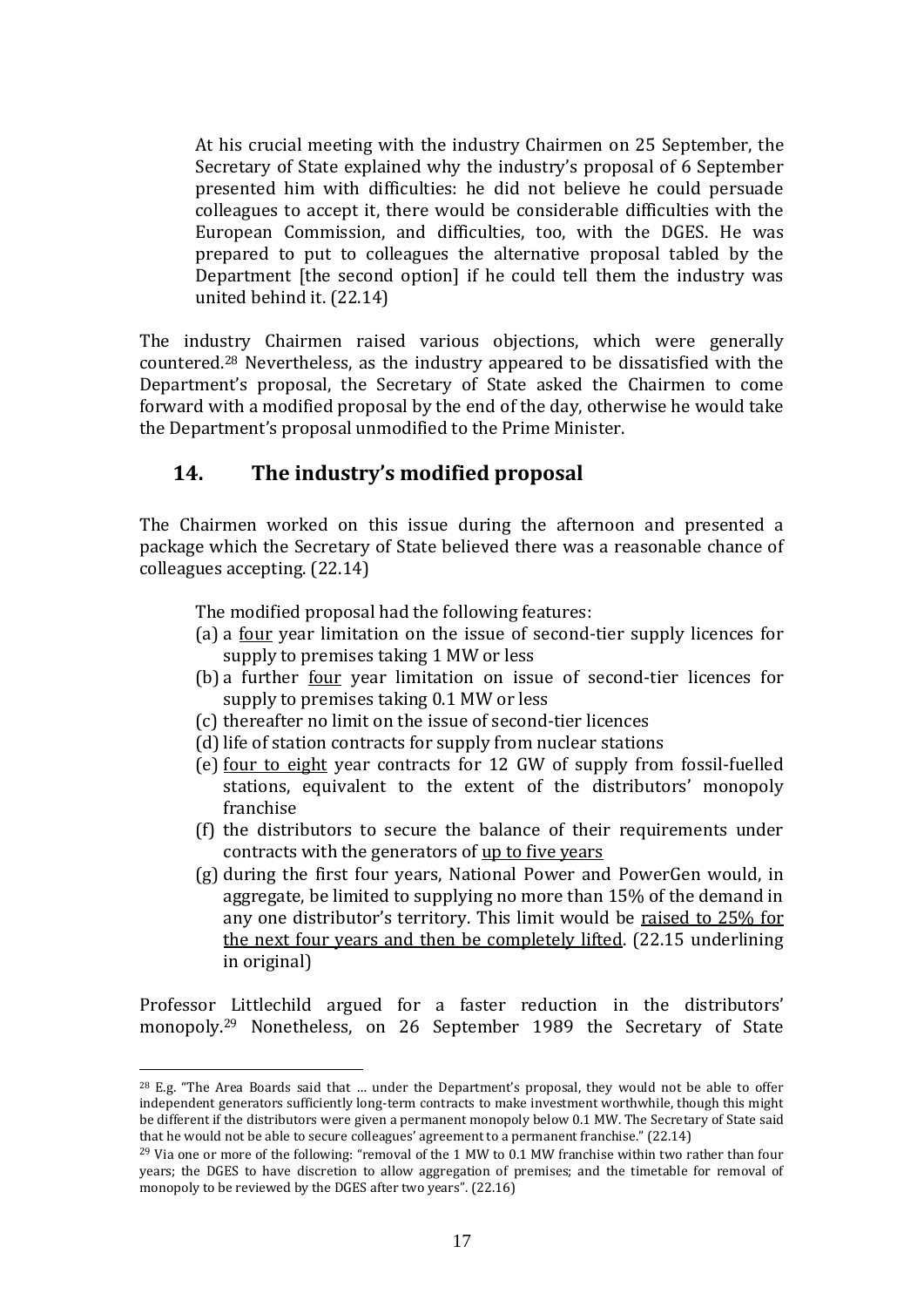recommended the industry's modified proposals to his colleagues. They gave a qualified acceptance, inviting him to seek a shorter transitional period (six rather than eight years). (22.24) The Department advised that this would make the coal contract negotiations very difficult. The Secretary of State wrote to the industry chairmen on 29 September 1989, accepting the package they had put forward. He described the discussions as "the most productive since the Electricity Act was passed". (22.26)

# **15. Subsequent contracts and prices**

As the *History* remarks, "there remained the enormous task of translating the principles and framework now agreed into contracts, codes and agreements" (22.28) This had to be complete by Vesting on 31 March 1990, just six months hence.

In particular, the coal and electricity contracts that had driven the supply competition timetable had to be negotiated. The Secretary of State indicated that "he had accepted the eight year limitation on competition within the electricity industry because that would make it easier for long-term coal contracts to be signed". (26.03) In the event, British Coal and the generators were unable to reach agreement on the envisaged four to eight year contracts. The final contract package brokered by the Secretary of State was limited to three years. British Coal declined to sign longer contracts on the terms on offer. This in turn led to three year contracts between generators and distributors, despite the franchise having been agreed at eight years. (26.24) In December 1989 the contract package was modified accordingly. (26.12, 26.13, 26.25)

The Government considered it important to assess the implications for prices.<sup>30</sup> Steps were taken to reduce the projected price increases to large users to a politically acceptable level, notably by rebalancing between franchise and nonfranchise customers. (26.22-26.38) The Area Boards eventually announced average price increases of 9.0% nominal for franchise customers (presented as below the rate of inflation, then 9.4%) and average price reductions of 8.47% nominal for non-franchise customers.

# **16. The broader context, the evolution of thinking and the learning process**

The Government 'created' the market for retail electricity supply in the sense that it removed the statutory monopoly of the Area Boards. This step has to be seen in its broader context. The Government's aim was to turn a state monopoly as far as possible into a privately owned and competitive market. This necessitated restructuring the industry, creating competition in generation and in supply, creating a wholesale spot market (the Pool), writing initial contracts,

<sup>1</sup> <sup>30</sup> Calculations just before the December contract package suggested a 6% to 8% nominal price increase for domestic [residential] consumers, reductions in real terms for the majority of commercial and industrial customers, but price increases of 15% nominal for large users and up to 30% nominal for the dozen or so very large users. "Such increases were clearly unacceptable." (26.21)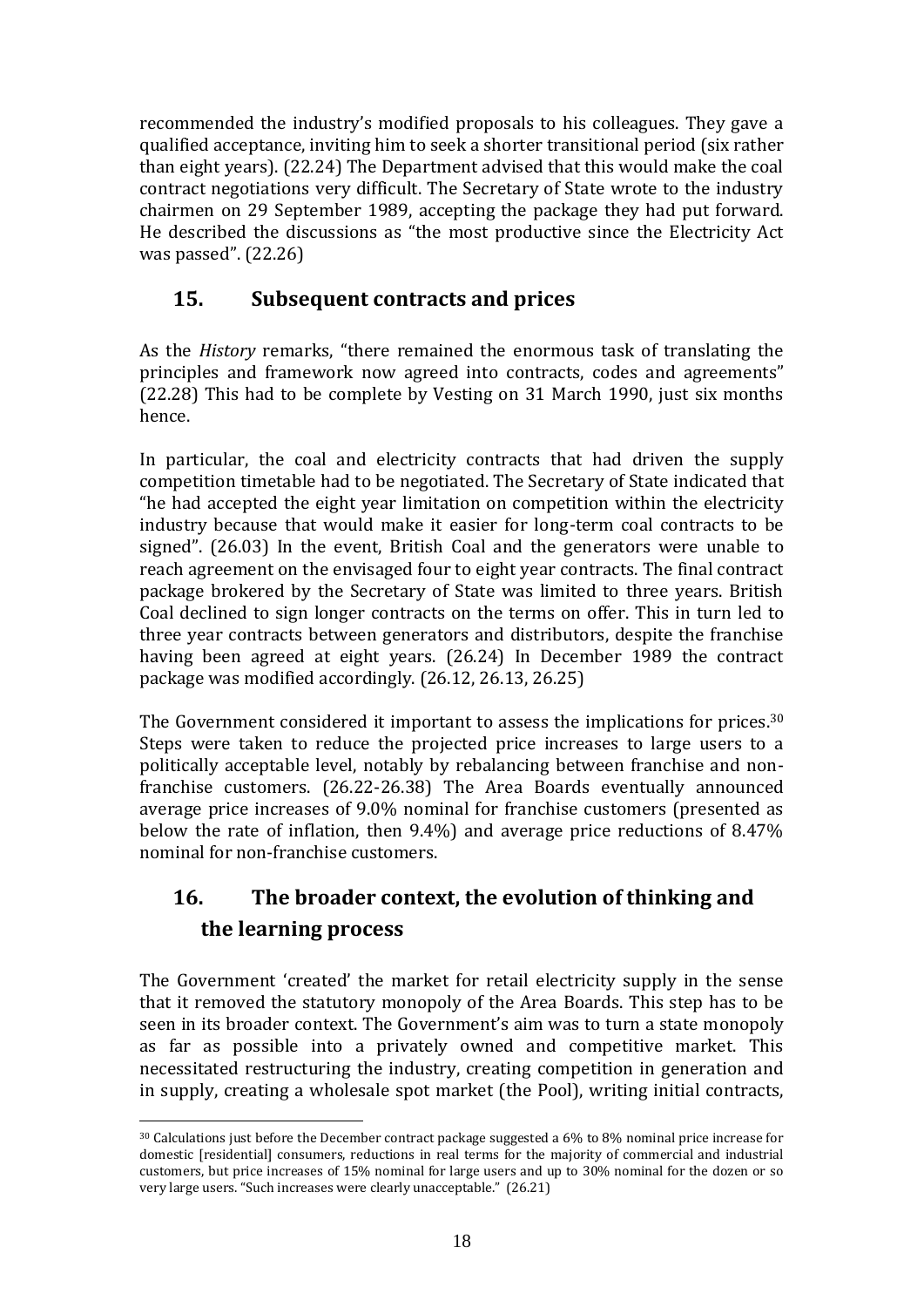setting up a regulatory framework, and so on. There were also many goals to achieve: a better deal for customers, ensuring security of supply, taking forward the nuclear program, obtaining value from the sale of the industry, and completing the privatization within the lifetime of the 1987 Parliament – and enabling the subsequent transition to a privatized and competitive UK coal industry as well. Creating a retail electricity market was important, but it was only a part of the total picture, and could not be allowed to jeopardize the other objectives.

The Department's thinking on what creating this retail market would mean, and therefore how to do it, evidently went through several significantly different stages.

- The *White Paper* in February 1988 saw supply competition as hardly worth mentioning, irrelevant other than for a few large users.
- Even by December 1988 it was still a minor issue: the Government envisaged long-term (5 to 15 year) contracts in the industry, with any concerns about stranded contracts being met by a small tranche of spotprice contracts.
- By July 1989 the Government attached greater importance to both wholesale and retail competition. It proposed to remove the retail monopoly immediately and entirely. Instead of long-term contracts, shortterm (6 months to 5 year) contracts and options to terminate contracts would offset the risks to investors and facilitate new entry into generation.
- The industry argued that the resulting contract prices (and flotation proceeds) would be unduly low, and would not facilitate coal privatization. Generators and distribution companies proposed a package that they had agreed between themselves, limiting retail competition to customers over 1 MW, with a franchise monopoly below 1 MW enabling long-term contracts up to 15 years.
- The Government was now torn. It was concerned to ensure proceeds, investment and coal privatization. And it felt unable to dictate terms to the industry parties because it needed their acceptance of the contracts that would underpin privatization. Nevertheless, the continuation of a franchise monopoly was no longer acceptable.
- The Government therefore accepted the principle of a temporary franchise monopoly but insisted on a transition to full retail competition. In September 1989 agreement was reached on a phased three-stage opening, with provision for contracts of four and eight years to match this.

There was certainly a learning process.<sup>31</sup> Henney (1994) brings out well the particular structure to the process. "The parties to the negotiation were grappling with how to break the traditional 'utility deal' and reconstruct relationships in a competitive manner". (p. 104) Some preferred the 'utility deal',

<u>.</u>

<sup>31</sup> "[E]conomic policy making is a dynamic game, whose conditions are uncertain and changing, and whose rules are at least partially made up by the participants as they go along." (Dixit 1996 p. 30)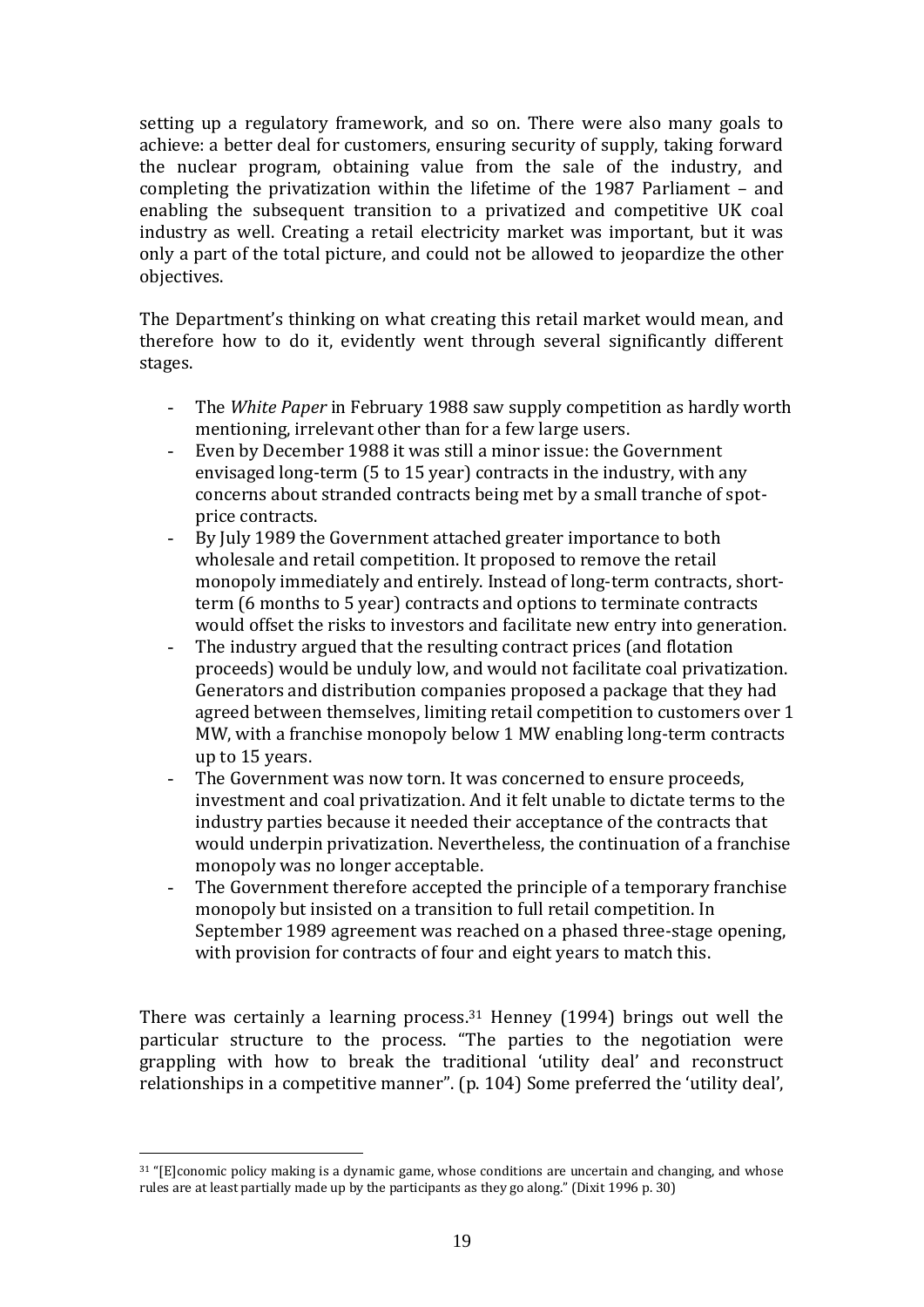others preferred the competitive model.<sup>32</sup> The Government in principle preferred the competitive model – but also wanted the concomitants of a utility deal (subsidies for coal and nuclear power and an obligation to supply) that were ultimately inconsistent with competition. A learning process was inevitable, on the part of all concerned.<sup>33</sup> This was particularly true with respect to the significance of retail competition.

Above all few understood the extent to which introducing competition in supply – in addition to competition in generation – changed the fundamental risk allocation and hence economics of the industry, and was opening Pandora's box. Initially competition in supply was treated like an add-on, and it took a long time for people to appreciate that it was central to the system, and that many of the proposals to restrict competition would unwind like a ball of string. It took some time for the profound significance of competition in supply to be fully understood, and that among other things it had fundamental financial implications and made traditional capacity planning (indeed any form of decentralised capacity planning) impossible, and for people to appreciate that competition in supply was the most radical part of the proposed new system. (Henney 1994 pp. 93-4)

## **17. A negotiated settlement?**

1

The Department of Energy was leading the electricity privatization, but eventually found itself not in a position to dictate terms. It needed to gain the agreement not only of other Departments, but importantly of the relevant economic and political actors. This included especially the generators and Area Boards, who were incumbents in their own markets but potential entrants into the markets of the other parties. As nationalised industries whose agreement was needed to sign contracts and the privatization prospectus, they were not pawns of the Government, but ultimately became 'veto players' in the 'game'. However, they were reluctant to exercise veto power insofar as they too wished to bring about a timely privatization.

It became apparent that the solution proposed by the Department in July 1989, and agreed by ministers, was not viable. The parties were unable to reach agreement within that framework, at least not without jeopardising proceeds, timely completion and coal contracts. The breakthrough was in effect a

<sup>&</sup>lt;sup>32</sup> "Throughout this phase of the work and indeed up to the agreement on the contractual package in September 1989, there was continual conflict between the proponents (to exaggerate) of the 'competitive model' (who included the government), who advocated open access for all customers, a rapid move to market prices, shorter term contracts between the generators and the RECs, ready access for new entrants, and a low flotation value for National Power and PowerGen, and the proponents of the 'franchise model'. They advocated limiting competition to customers with a load over 10 MW and the retention of a permanent franchise for smaller customers, relatively higher electricity prices, longer contracts between the generators and RECs (which could if necessary incorporate subsidies for nuclear power and coal and perforce restricted access for new entrant generators), and a higher valuation for National Power and PowerGen." (Henney 1994 p. 93)

<sup>&</sup>lt;sup>33</sup> "People had to go down the traditional path to see that it got them nowhere; it took time to change from conventional electricity supply industry thinking the world over to more 'normal' commercial thinking. The people involved were creating a whole new way of doing business – it was not surprising that the learning process was somewhat confused and tortuous." (Henney 1994 p. 105)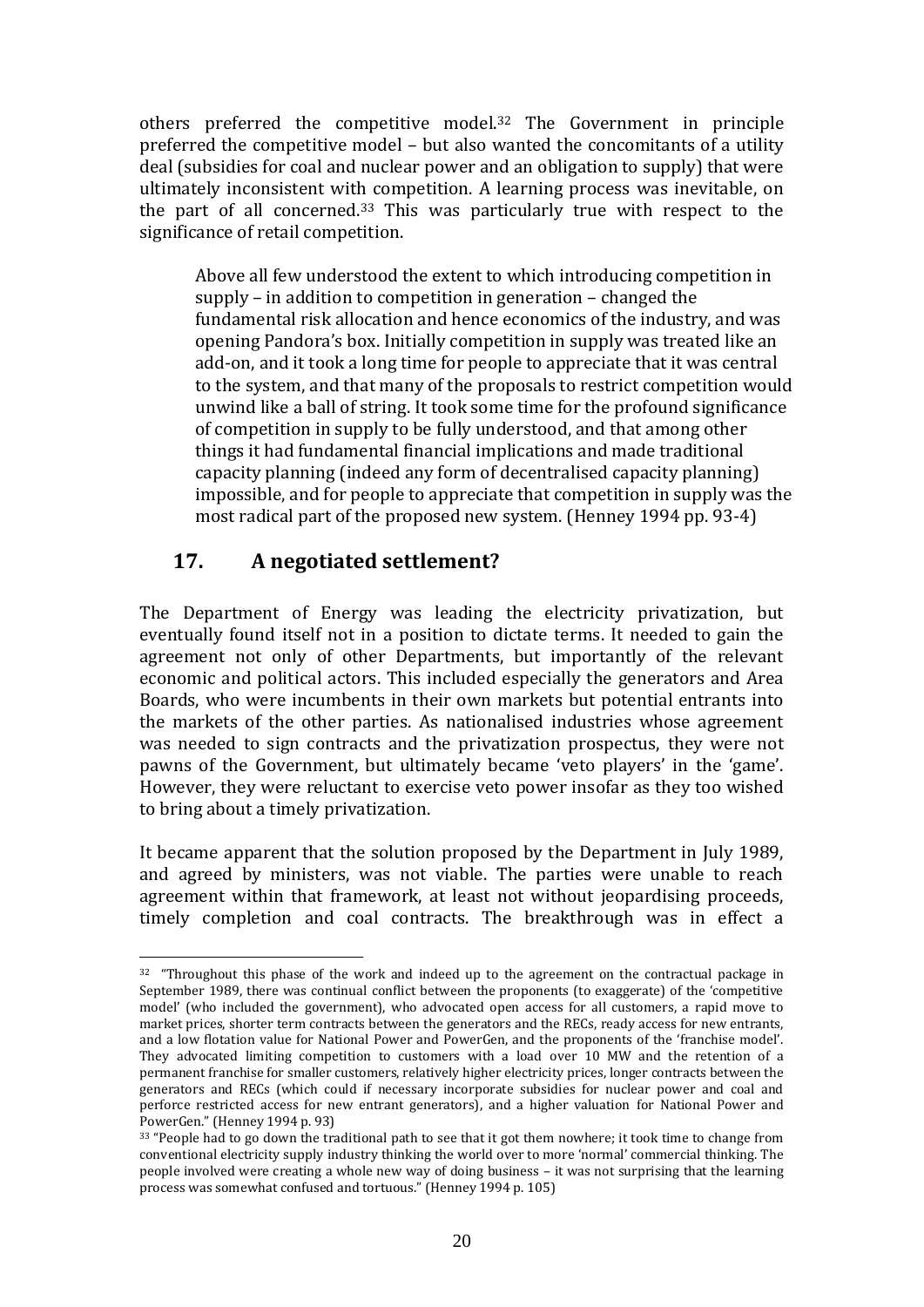negotiated settlement, a package comprising only a partial opening to competition but also a mix of long-term and short-term contracts negotiated between the industry parties themselves. The latter were no doubt interested to protect their markets from competition, but they were also offering deliverability of the Government's policy as a whole.

Remarkably, in view of the stance just a year earlier, the Government insisted on the parties modifying the agreed package to meet the concerns of ministers and the DGES about retail competition. As Helm (2004) observes, the point of an agreed timetable for opening the whole of the market was to commit not only the industry and the regulator but also subsequent governments. The choice made in September 1989 turned out to be critical. Suppose the industry's initial proposal had been accepted, or the Department's first option (review of the retail monopoly after five years) had been chosen. The political pressures posed by the coal industry in the mid-1990s would undoubtedly have led to deferral or abandonment of the prospect of full competition and of the ending of the coal subsidies. It would have saddled more customers with the costs of high-priced contracts for a longer period of time. Again, when some distribution companies argued against full market opening after the new (Labour) Government was elected in 1997, the committed timetable provided a defense against such opportunism.

Was the decision to insist on a timetable inevitable? Was it independent of the personalities involved? It seems likely that there would have been pressure to allow retail competition for the largest users, maybe even as far as industrial users over 1 MW. But would the extent of retail competition have gone much further without key ministers (and advisers) as committed to the principle of competition as Cecil Parkinson, Margaret Thatcher (and Sir Alan Walters), Nigel Lawson and Lord Young? Or without a prospective DGES who had actually proposed the novel policy of full retail competition some five years earlier?

In the event, the longer contracts specified in the package were not delivered. A critical interested party, British Coal, was not a party to the package. Should it have been involved in this negotiation? If so, it is not clear that agreement would have been reached consistent with the Government's emphasis on competition. The eight year package was not irrelevant: when the three year coal contracts came up for renewal the Government took full advantage of the remaining franchise to broker new contracts to cope with a difficult political situation and to enable coal privatization. By the same token the Government was constrained by the timetable with respect to both quantity and duration of subsidy.

In the end, some phasing of competition was not necessarily a bad idea, even from the perspective of those who argued for the 'competitive model'. It enabled electricity privatization to take place on time, with manageable risks to the companies, and later coal privatization. It allowed time for all parties to learn from experience, and for later regulatory provisions (e.g. metering, profiling and data transfer) to make retail competition effective for residential users. Against this, the phasing did force medium-to-large users (for four years), and smaller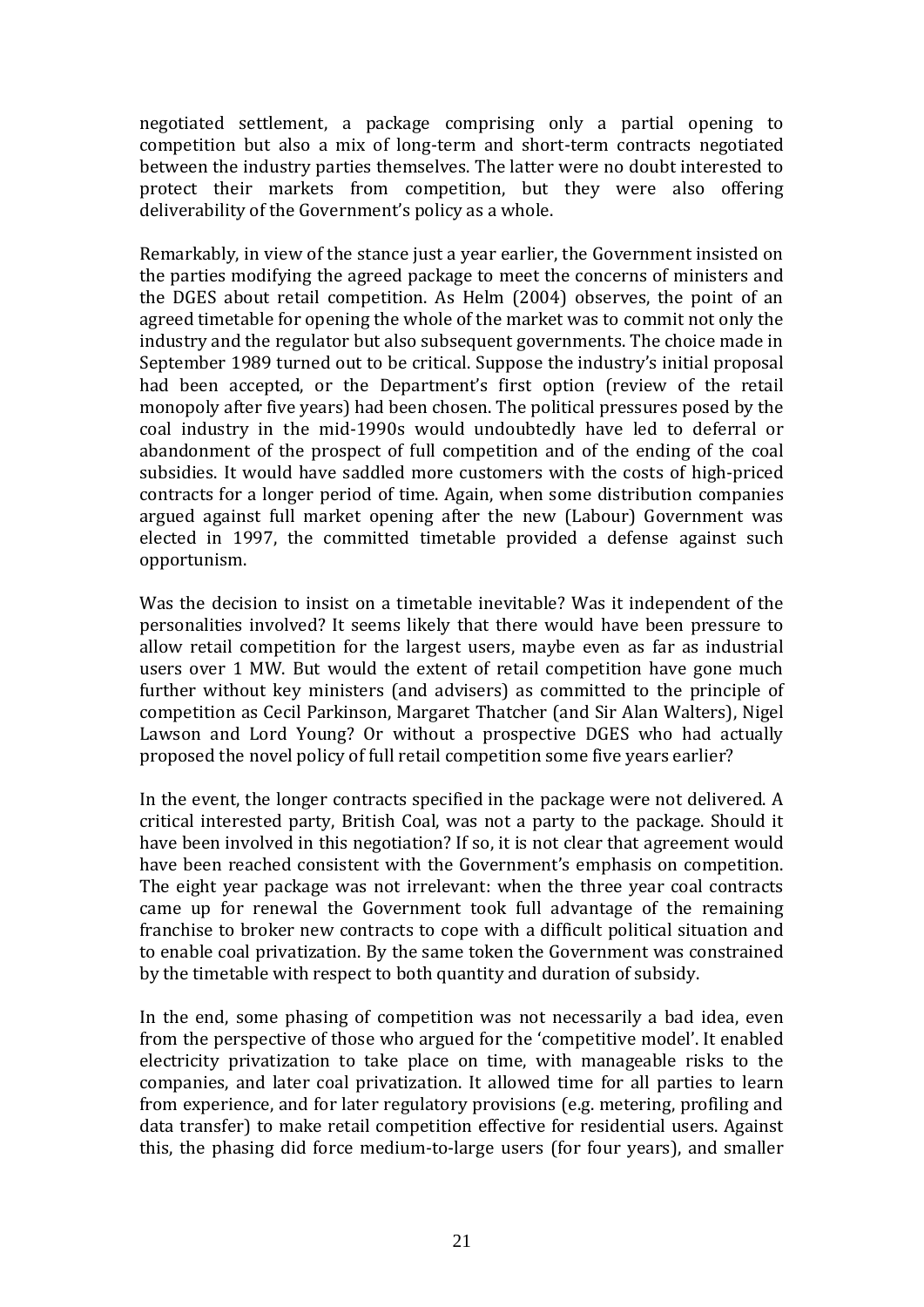and residential customers (for eight years) to bear a very considerable burden of subsidizing the British coal industry.

In contrast to all the agonizing over the design, duration and pricing of initial contracts, the subsequent competitive market process in the UK has so far selected vertical integration between generation and supply, rather than longterm contracts, as the main means of survival. Ironically, the early contributors to the discussion all dismissed the possibility of vertically integrated regional power boards. Yet that concept is perhaps closest to the eventual outcome today (albeit without the regional element, except in Scotland). If the concept of retail competition had been better elaborated and understood in the 1980s, power boards might have received more sympathetic consideration, though any regional nature would not have been so conducive to effective competition.

## **18. Was it worth it?**

<u>.</u>

The question is inevitably asked: was it worth it? Did the benefits of full retail competition outweigh the costs? There is not space to address this question fully here, but a few remarks may be in order.

Non-franchise customers fared very well when the market opened.<sup>34</sup> Generators proved keen to offer attractive terms and large users proved keen to respond. Within the first month or so, 28% of non-franchise (over 1 MW) customers, accounting for 43% of non-franchise load, had signed up for an alternative (second tier) supplier. Within eight years these proportions had increased to 63% and 75%, respectively (Offer 1997 p. 28). In 1994, medium-sized industrial users (with maximum demand over 0.1 MW or 100 kW) showed that they too were willing to switch supplier.<sup>35</sup> It does not seem to be disputed that retail competition has been of benefit to industrial and commercial users.

Would residential customers and other small users be interested in competition in supply? Some in the Department and the industry had doubted it. <sup>36</sup> But in 1998, when they were at last allowed a choice, residential customers moved to new competing suppliers at the rate of more than 1% per month. A decade later, more than half the residential customers in the UK are supplied by nonincumbent suppliers.

But numbers of customers changing supplier is only one aspect. Are the benefits to residential customers worth the costs involved? In the UK today there is particular concern whether retail profit margins are excessive and whether

<sup>34</sup> "A survey of industrial users on behalf of the Major Energy Users Council reported that for the year ending March 1991, 76% of consumers with sites consuming 1 MW or more had experienced price reductions of at least 10%, and 31% had had reductions of over 20%. (*Power in Europe* 18 July 1991)" (26.38)

<sup>35</sup> In 1994/5 some 25% of 100 kW customers, accounting for 30% of the total 100 kW load, switched supplier. By 1997/8 those proportions had increased to 41% and 53% respectively (Offer 1997).

<sup>36</sup> One of the most senior Area Board chairmen had responsibility for coordinating the arrangements for retail competition. I told him that I could envisage domestic (residential) customers choosing their own electricity supplier, perhaps selecting from entries in the Yellow Pages telephone book. "It will never happen" he said firmly, "It will never happen".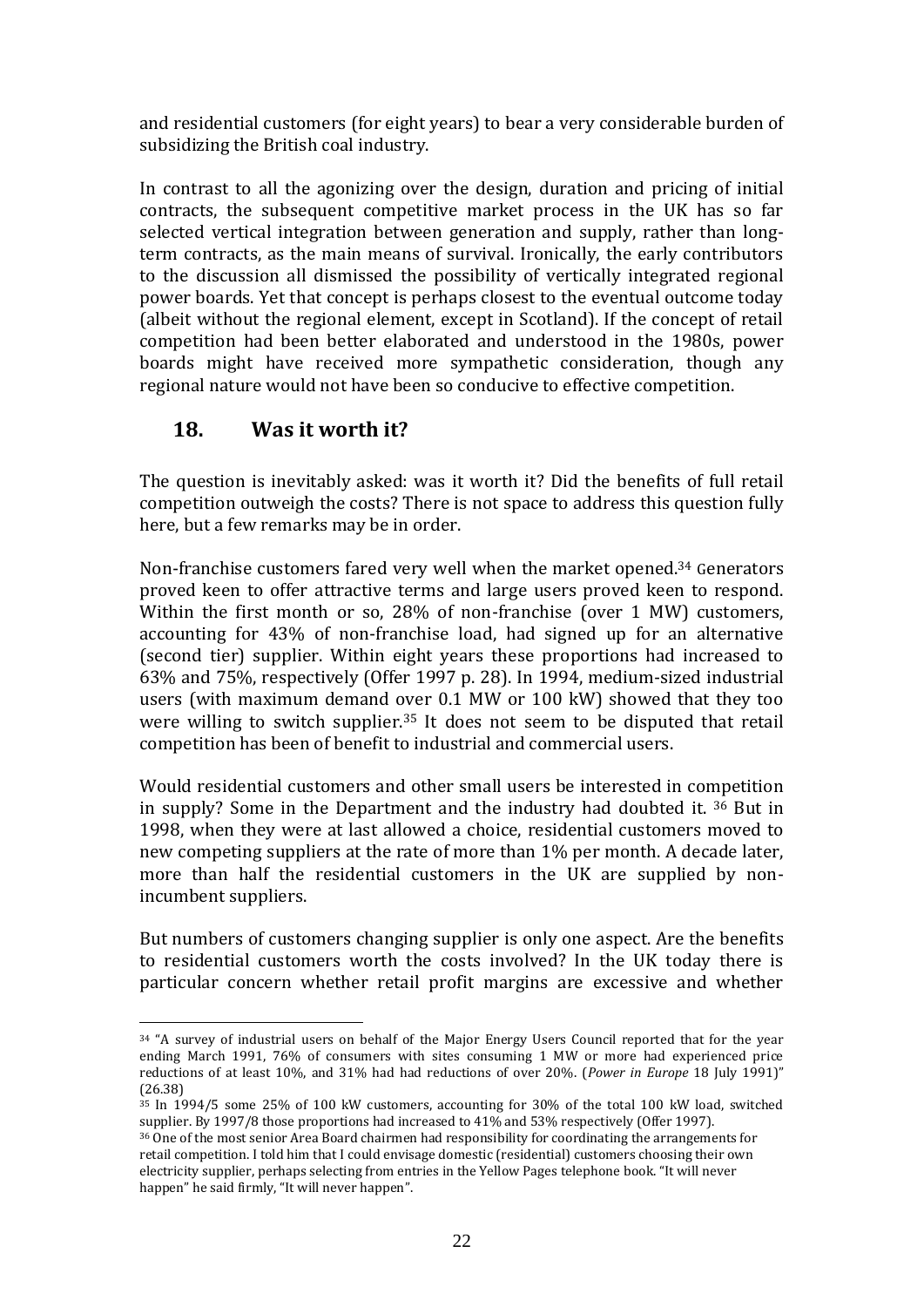prices follow wholesale prices down as quickly as they should do. Some call for reintroducing regulation of retail prices.

Various attempts have been made to analyze these costs and benefits, and to construct counterfactual prices (e.g. Green and McDaniel 1998, Littlechild 2002, Newbery 2006, Defeuilly 2009, Littlechild 2009). Just two brief observations here. First, retail competition means that customers do not have to 'take what they are given', or rely on regulation being able and willing to discover what different customers want and to identify and enforce a 'fair' or 'competitive' price. It gives all customers (and suppliers) the ability to act for themselves. Each individual customer is able to choose the combination of price, risk, duration of contract and other terms that best suits that customer's needs. The variety can be remarkable (e.g. Littlechild 2006).

Second, in assessing the level of retail prices, the level of wholesale price that is observed in the market should not be taken as given. The question is what that wholesale price would have been in the absence of retail competition for residential customers. The relevant comparison is with a monopoly franchise covering between one third and one half the total market, with associated investments, contracts, wholesale and retail prices determined by government and/or regulator rather than by the competitive market. The evidence from the process of opening the UK retail market, and from experience elsewhere, does not suggest that the interests of customers would be the only or most important consideration. This is not to say that other considerations - related to fuel mix, climate change or affordability, for example - cannot be justified as a matter of public policy. But with full retail competition any restrictions on the competitive market now have to be justified explicitly and are thereby subject to more informed analysis, costing and debate. That is surely a significant benefit of retail competition.

Is the British approach to creating a retail market a model for others? Maybe not, even though the concept of a timetable has set a precedent followed by many governments worldwide. Each country will have its own specific issues to address. However, the multi-faceted nature of the market, the multiple goals of policy, the somewhat unpredictable process of balancing conflicting objectives and emerging practical constraints, the substantial learning over time, the role of negotiated agreement within the industry, and the delivery of some but not all the initial aims of policy – all this may not be unrepresentative of how governments actually operate, including in creating markets. What was perhaps distinctive at a critical time was the commitment to competition exhibited by so the leading actors in this particular drama. And, I would argue, with justification.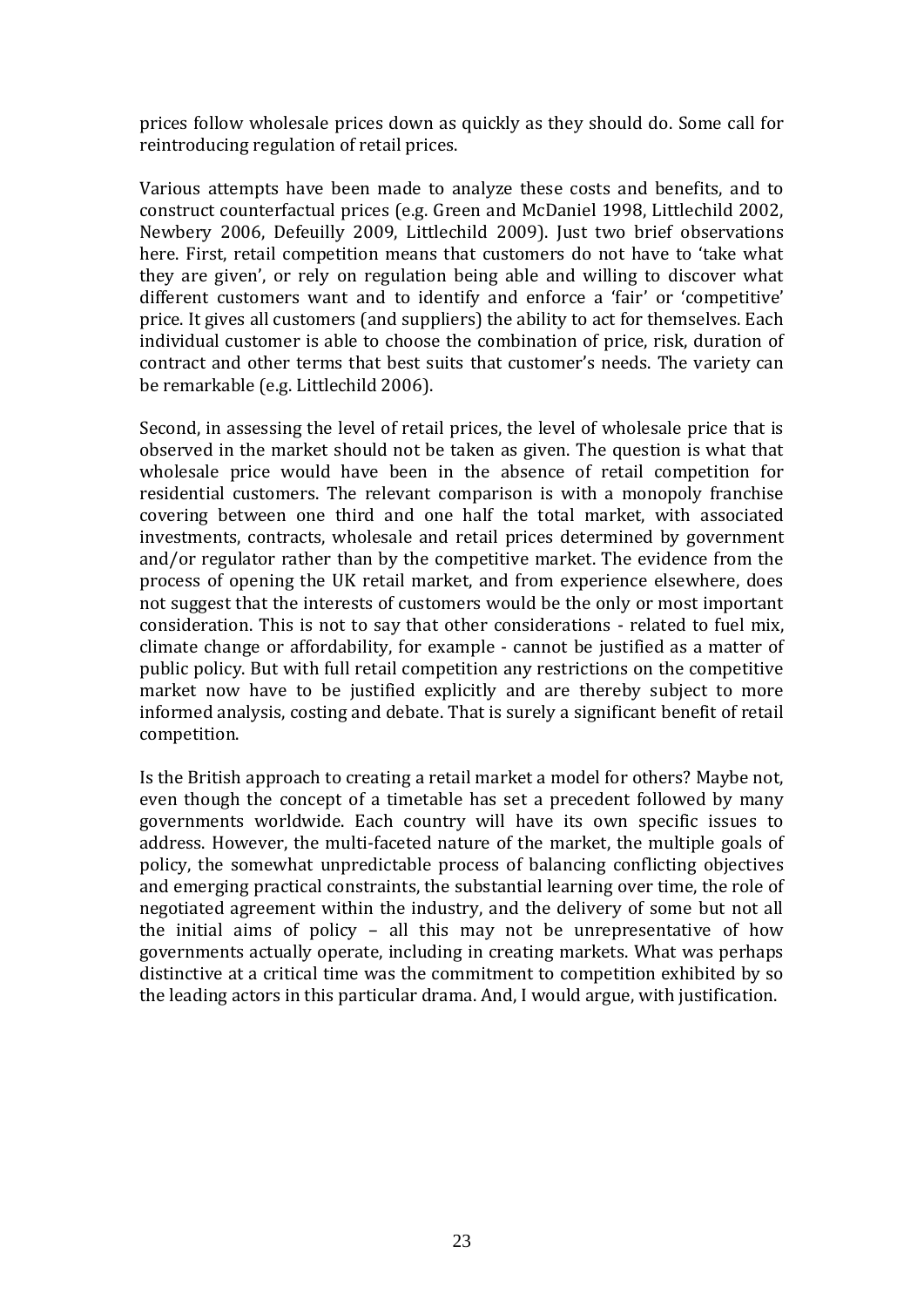## **References**

Baker, John. 1996. "Obituary: Lord Marshall of Goring", *The Independent*, 26 February.

Coopers and Lybrand. 1983. Report, May

Defeuilley, Christophe. 2009. "Retail competition in electricity markets", *Energy Policy*, 37(2) February, 377-386.

Department of Energy. 1992. *History of Electricity Privatisation (England and Wales)*, February.

Dixit, Avinash K. 1996. *The making of economic policy: a transaction-cost politics approach*, Cambridge: MIT Press.

Green, R and T McDaniel. 1998. "Competition in electricity supply: will '1998' be worth it?" *Fiscal Studies*, 19 (August), 27-93.

Hammond, E M, D R Helm and D J Thompson. 1986. "Competition in electricity supply: has the Energy Act failed?" *Fiscal Studies* 7(1), 11-33.

Hammond, E M, D R Helm and D J Thompson. 1985a. "Regulation of the gas industry: memorandum 27", Institute for Fiscal Studies.

Hammond, E M, D R Helm and D J Thompson. 1985b. "British Gas: options for privatisation" *Fiscal Studies*, 6(4), 1-20.

Helm, Dieter. 2004. *Energy, the State and the Market: British Energy Policy since 1979*, Oxford: Oxford University Press 2003, revised paperback edition 2004.

Henney, Alex. 1987. *Privatise Power: how to restructure the electricity supply industry,* London: Centre for Policy Studies, March.

Henney. Alex. 1994. *A Study of the Privatisation of the Electricity Supply Industry in England and Wales*. London: EEE Ltd.

Lawson, Nigel. 1992. *The View from No. 11: Memoirs of a Tory Radical*, London: Bantam Press.

Littlechild, S C. 1984. "Restructuring and privatisation of the UK electricity supply industry", January.

Littlechild, S C. 2000. *Privatisation, Competition and Regulation*, London: Institute of Economic Affairs Occasional Paper 110 (Wincott Lecture).

Littlechild, S C. 2002. "Competition in retail electricity supply", *Journal des Economistes et des Etudes Humaines*, 12 (2/3) Jun/Sept, 379-40.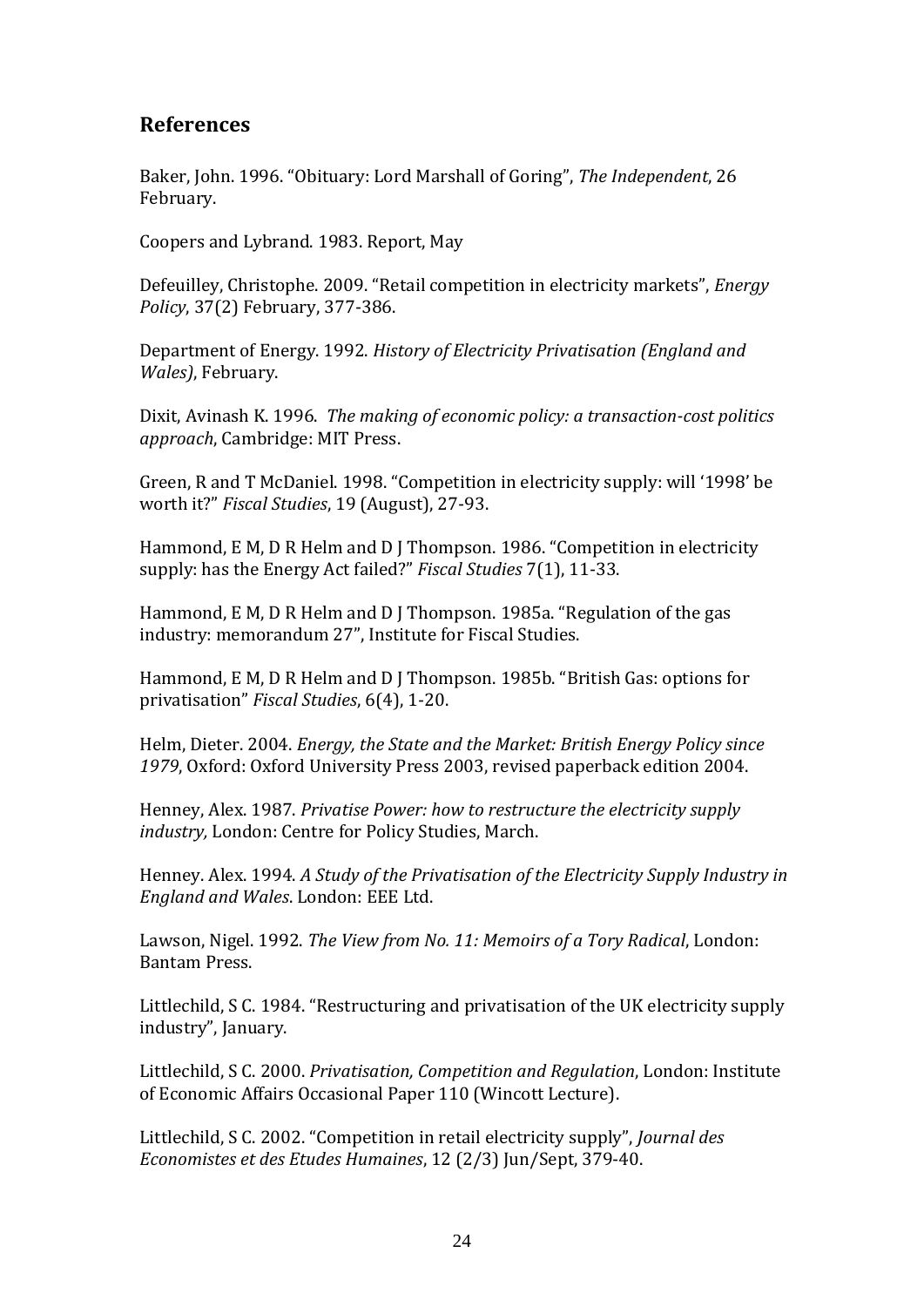Littlechild, S C. 2006. "Competition and contracts in the Nordic residential electricity markets", *Utilities Policy*, 14 (3) August, 135-147.

Littlechild, S C. 2009. "Retail competition in electricity markets – expectations, outcomes and economics", *Energy Policy*, 37(2), February, 759-763.

Littlechild, S C and M E Beesley. 1983. "Privatization and Monopoly Power", paper submitted to H M Treasury, November.

Newbery, David. 2006. "Electricity liberalization in Britain and the evolution of market design", ch. 4 in F P Sioshansi and W Pfaffenberger (eds.) *Electricity Market Reform, an international perspective,* Oxford: Elsevier.

Office of Electricity Regulation (Offer). 1997. *Annual Report*.

Parker, David. 2009. *The Official History of Privatisation*, *Volume 1 The Formative Years 1970-1987*, London and New York: Routledge.

Parkinson, Cecil. 1992. *Right at the Centre*, London: Weidenfeld and Nicolson.

Secretary of State for Energy. 1988. *Privatising Electricity: The Government's proposals for the privatisation of the electricity supply industry in England and Wales*, London: HMSO, Cm 322, February.

Thatcher, Margaret. 1993. *The Downing Street Years*, London: Harper Collins.